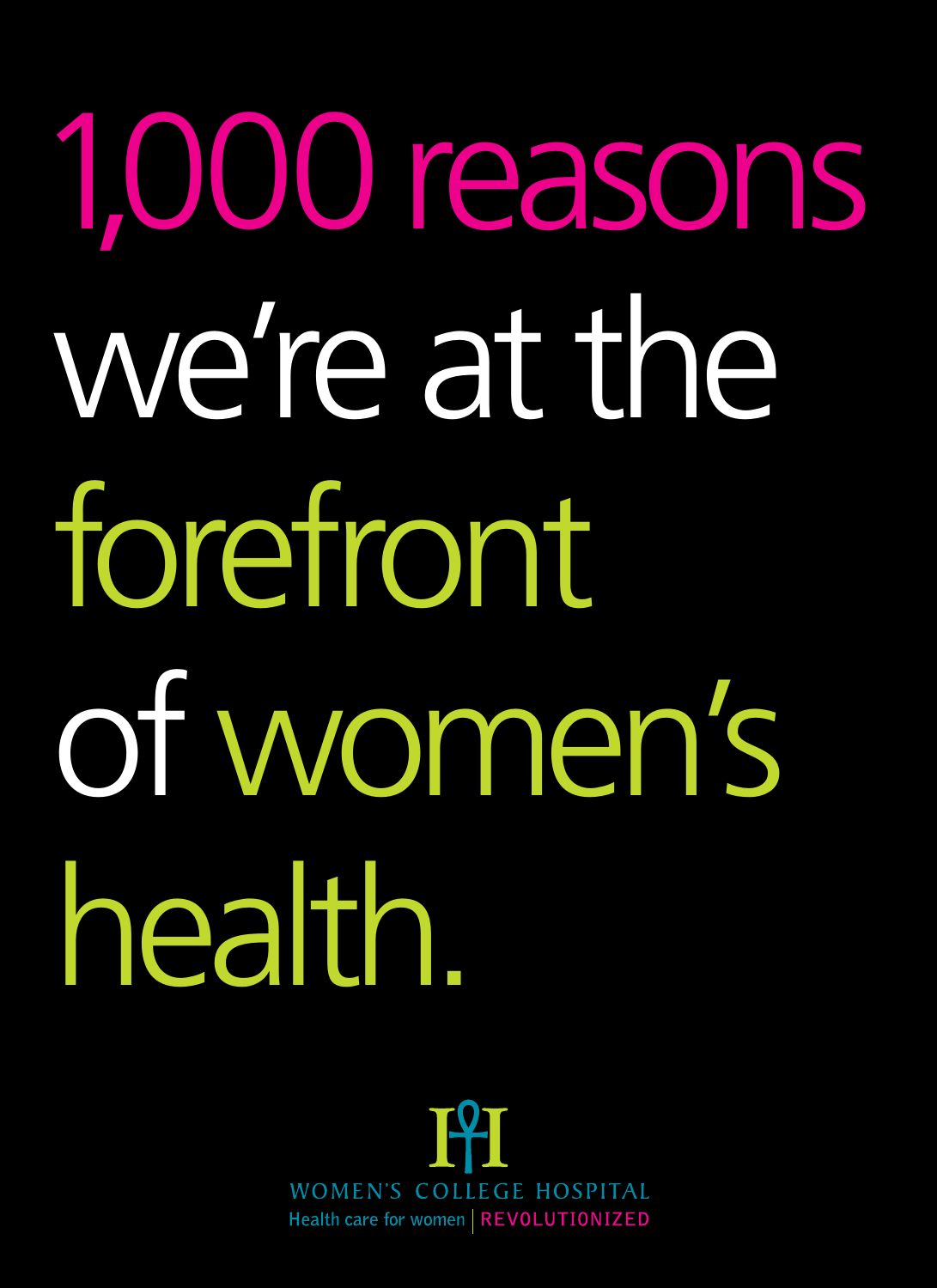













CO

















X





















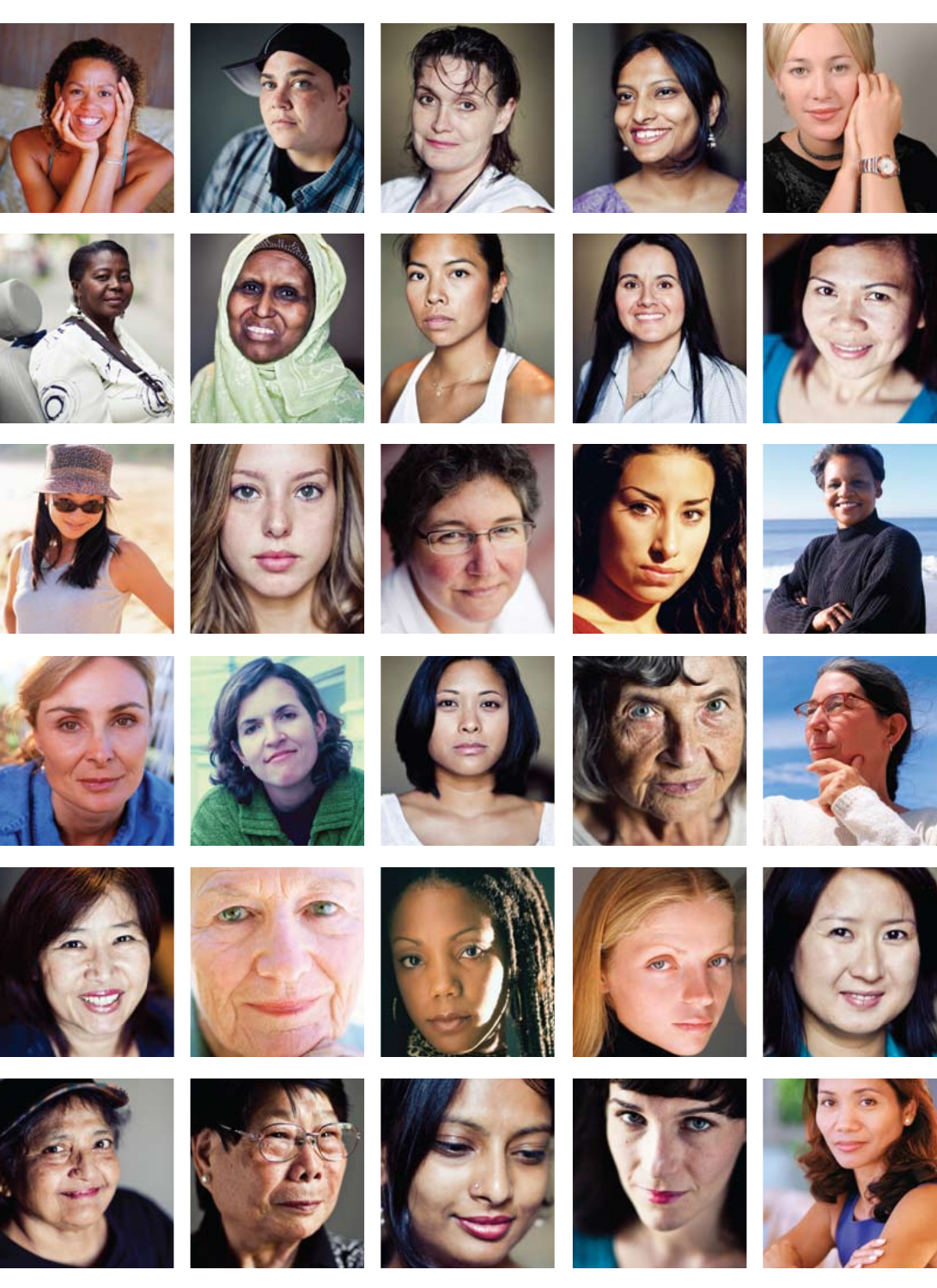# Meet the women behind the future of women's health.

They spoke to us from across Ontario. They told us what they want and what they don't want when it comes to hospitals, to care and to services. They shared their stories and experiences, their fears and concerns, their hopes and dreams.

This research report is a distillation of the voices of 1,000 women. Women who cover the spectrum of racial, cultural and religious communities, demographic and socio-economic backgrounds, diverse sexual orientations and vulnerable life circumstances.

Women's College Hospital is building the hospital of the future – a state-of-theart facility dedicated to women's health that delivers an entirely new model of care.

It is a hospital designed to keep people out of hospital. It is a hospital designed by the ideas of 1,000 women.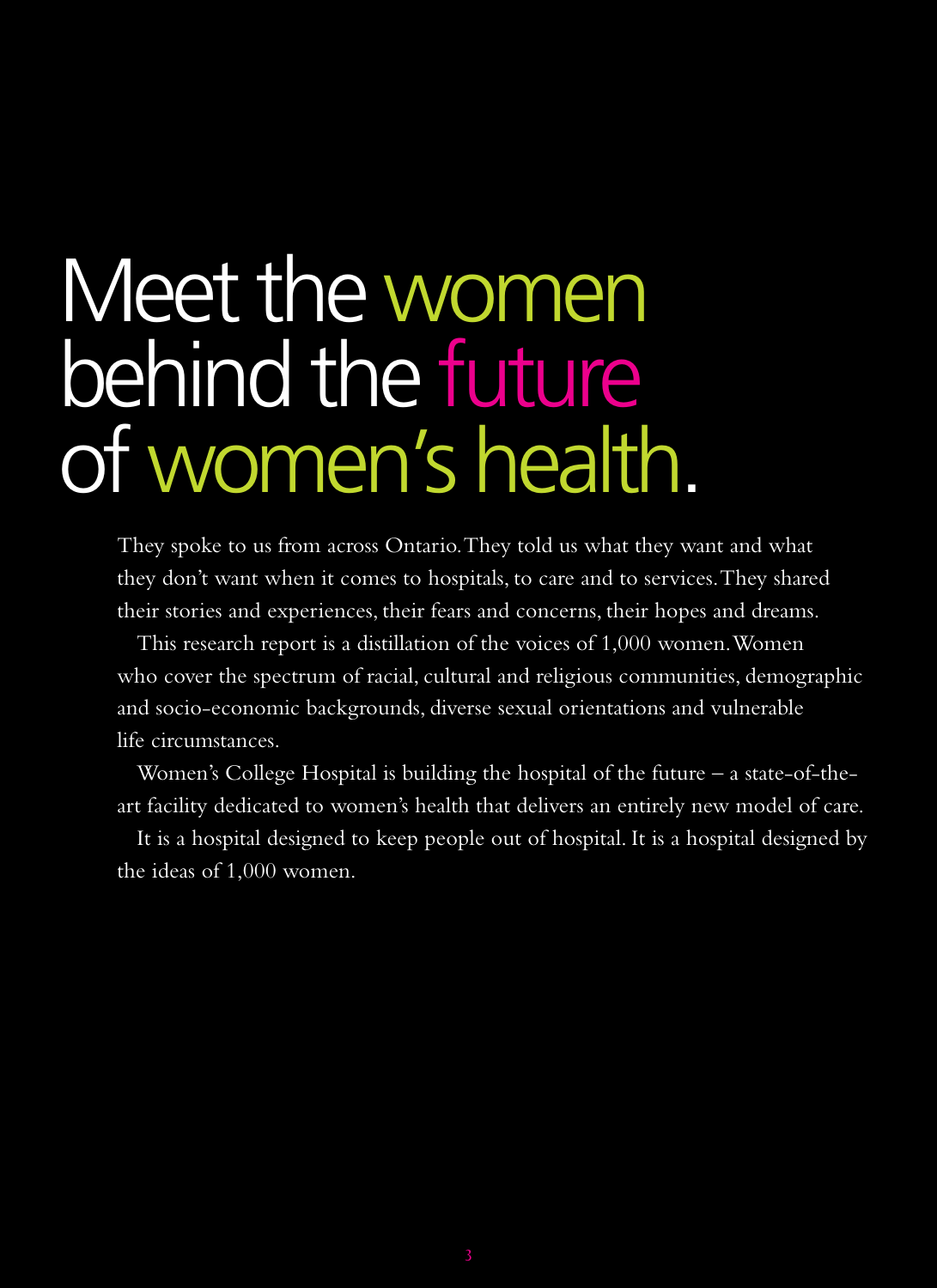## A THQUSAND VOICES FOR WOMEN'S HEALTH

A PIONEERING STUDY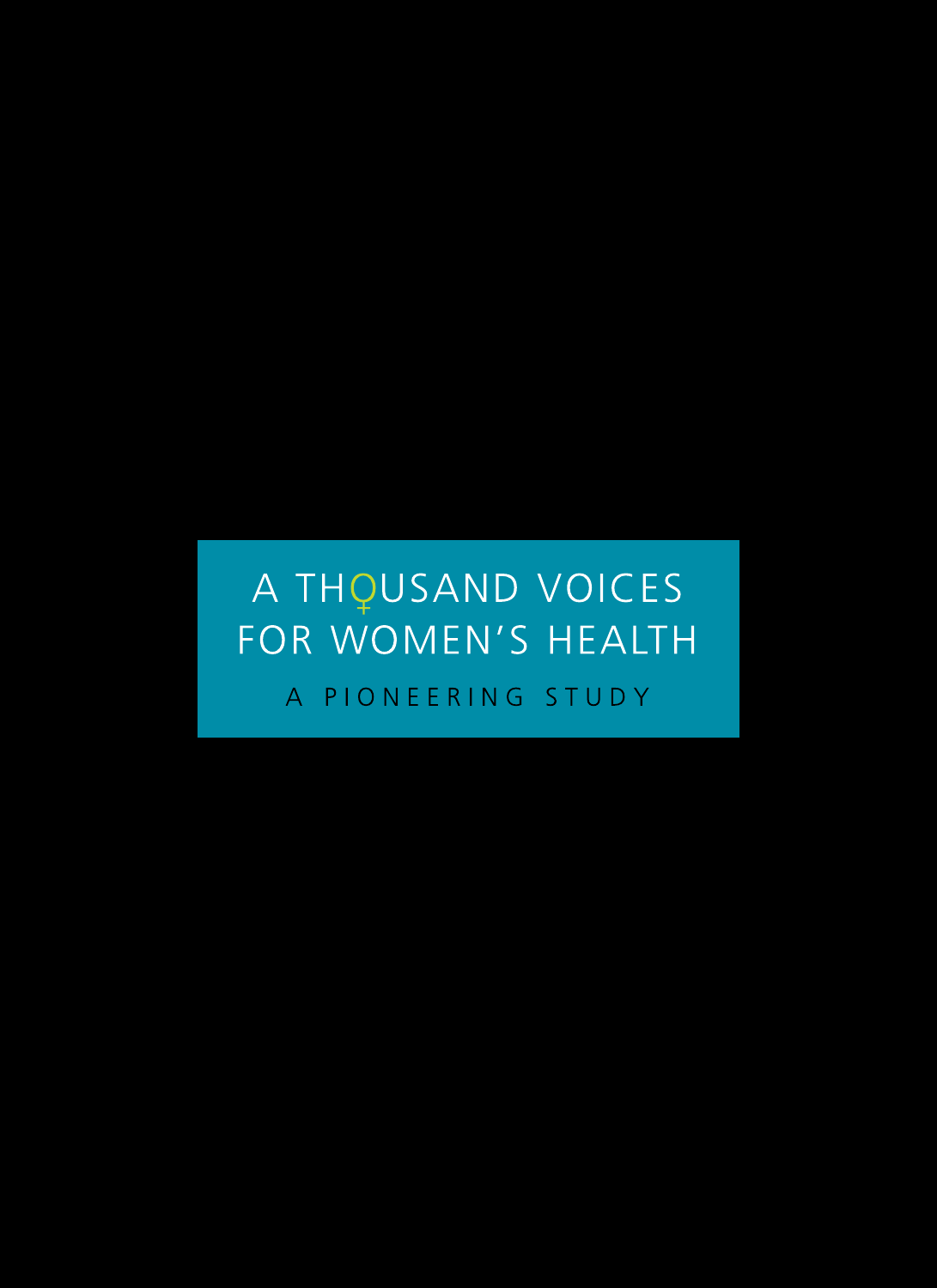# introduction

We asked Muslim women and homeless women. We asked South Asian women and Canadian-born women. We asked older women and women with addictions. We asked lesbian women and women with disabilities. We asked lower-income women and their wealthier counterparts. We asked young women and Aboriginal women.

For the past two years, Women's College Hospital has been engaged in an unprecedented study – entitled **A Thousand Voices for Women's Health** – to find out what women from diverse communities from across Ontario want from hospitals, from care, and from services.

Now their responses are informing the very design of our new, state-of-the-art facility, and will enhance the very way in which we serve our patients.

By 2015, Women's College will have a new hospital designed unlike any other – built not around in-patient wards and bedrooms, but around specialized clinics, centres and surgical suites that combine clinical care, research and education.

That's because an entirely new model of care requires a new facility. As Ontario's only ambulatory hospital focused on women's health, Women's College has a unique mandate: to help women and their families prevent and manage their diseases and conditions so that they can live healthier and more independent lives. All without in-patient hospitalization.

Nothing could be timelier. Women's health has changed and it goes far beyond reproduction. Today, women of every age are living with a complex range of health issues – like diabetes, cancer, heart disease, arthritis, osteoporosis and depression – that require ongoing support and care, education and disease management skills. Not hospitalization.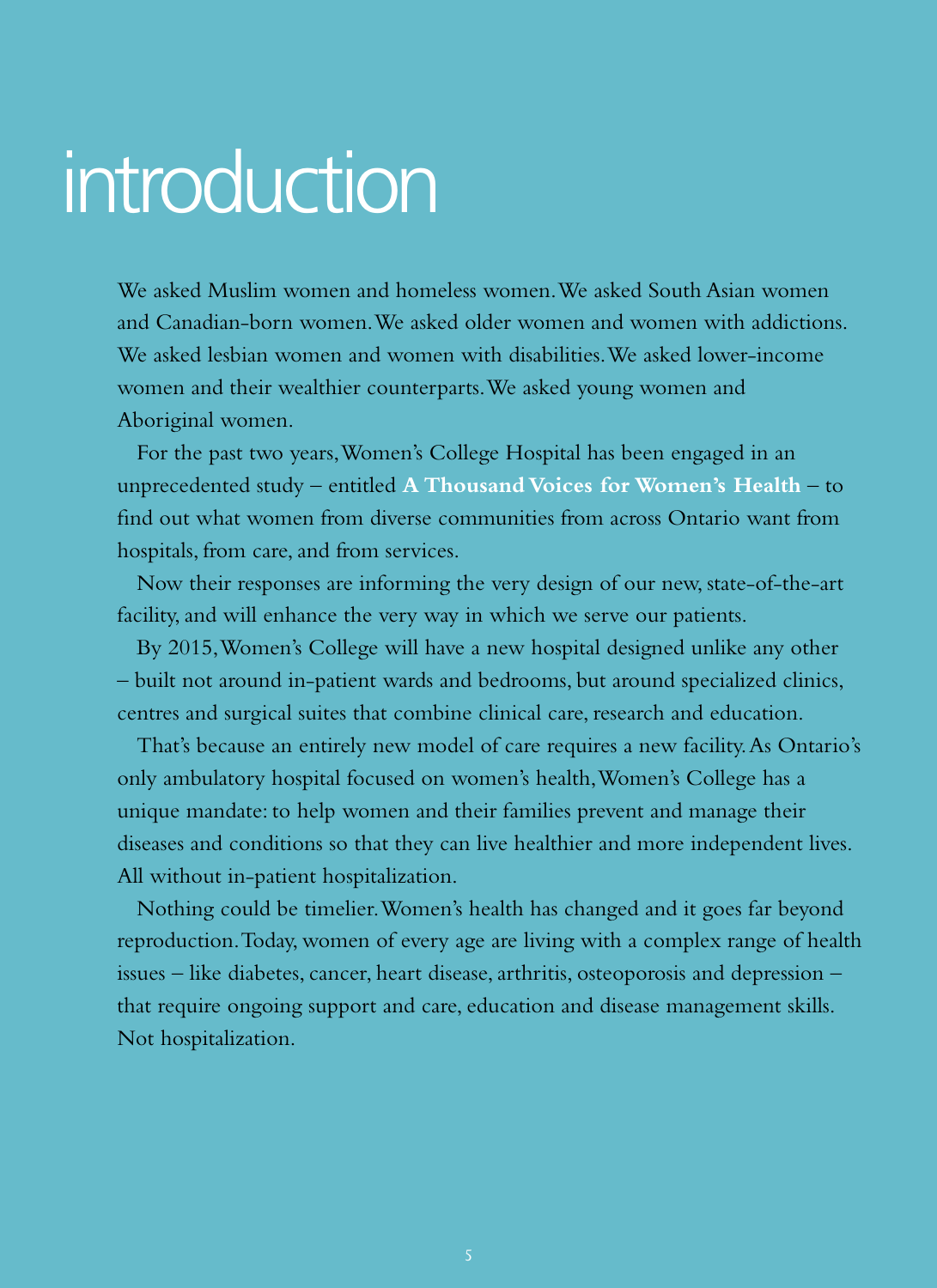#### Welcome to another century of groundbreaking advances in women's health.

Fortunately for us, innovation is nothing new to Women's College Hospital.

Since it began in 1911, Women's College has been dedicated to a single mission: groundbreaking advances in women's health.

Our track record is legendary. We collaborated on the invention of the Pap test. We opened the first Cancer Detection Clinic in Ontario to screen healthy women for early signs of cancer. We were the first hospital in Ontario to use mammography and the first in Canada to have a Perinatal Intensive Care Unit. We began Ontario's first regional Sexual Assault Centre and delivered the nation's first test-tube quintuplets. We launched Canada's first Multidisciplinary Osteoporosis Program and established the country's first Women's Cardiovascular Health Initiative. And the list goes on.

The fact is, no one understands women's health better than Women's College Hospital.

We've got cutting-edge programs that deal with today's most pressing health conditions – and their particular impact on women. We've got one of the few research institutes worldwide – and the only one at a Canadian hospital – devoted to women's health. And we have world-renowned physicians, scientists and health-care professionals who are breaking new ground in discoveries, treatment and interventions in women's health.

Most importantly, we've got a hospital that is designed to keep people out of hospital. **We're calling it the Hospital of the Future.**

#### Our Methodology

In order to produce the richest data based on in-depth discussion and survey, four approaches were used to obtain information in this qualitative and quantitative study.

**1)** We conducted 25 focus groups with women from diverse communities who identified themselves as:

| <b>Seniors</b>          | Women with disabilities         | Bengali women (translated)      |
|-------------------------|---------------------------------|---------------------------------|
| Youth                   | Women living with HIV-AIDS      | East African - Somali and       |
| Lesbian and queer women | Street workers and              | Swahili women (translated)      |
| Lesbian and queer youth | women with mental health issues | Caribbean & African women       |
| Transgendered           | Lower income women              | Mandarin-speaking women         |
| Women with addictions   | Lower income new immigrants     | (translated)                    |
| Abused women            | Recent immigrants               | Health-care & community workers |
| Homeless women          | Tamil women (translated)        |                                 |

**2)** We conducted 35 online community forums, also with women from diverse communities. Each respondent identified her background, age, sexual orientation, life circumstance, etc.

| Women aged 15 to 24              | Women with no religious affiliation | <b>Black women</b>            |
|----------------------------------|-------------------------------------|-------------------------------|
| Women aged 25 to 44              | Muslim women                        | Filipino women                |
| Women aged 45 to 64              | Hindu women                         | Latin American women          |
| Women aged 65 plus               | Jewish women                        | Southeast Asian women         |
| Lesbian & queer women            | <b>Buddhist women</b>               | Aboriginal women              |
| Bisexual women                   | Sikh women                          | Higher income women           |
| Transgender & transsexual women  | Canadian women                      | Recent immigrants             |
| Protestant women                 | Western European women              | New citizens                  |
| Catholic women                   | Eastern European women              | <b>Established immigrants</b> |
| Orthodox Christian women         | East Indian women                   | Canadian-born citizens        |
| Women who are Christians         | Jamaican women                      | Women with disabilities       |
| other than Catholic,             | South Asian women                   |                               |
| Protestant or Orthodox Christian | Chinese women                       |                               |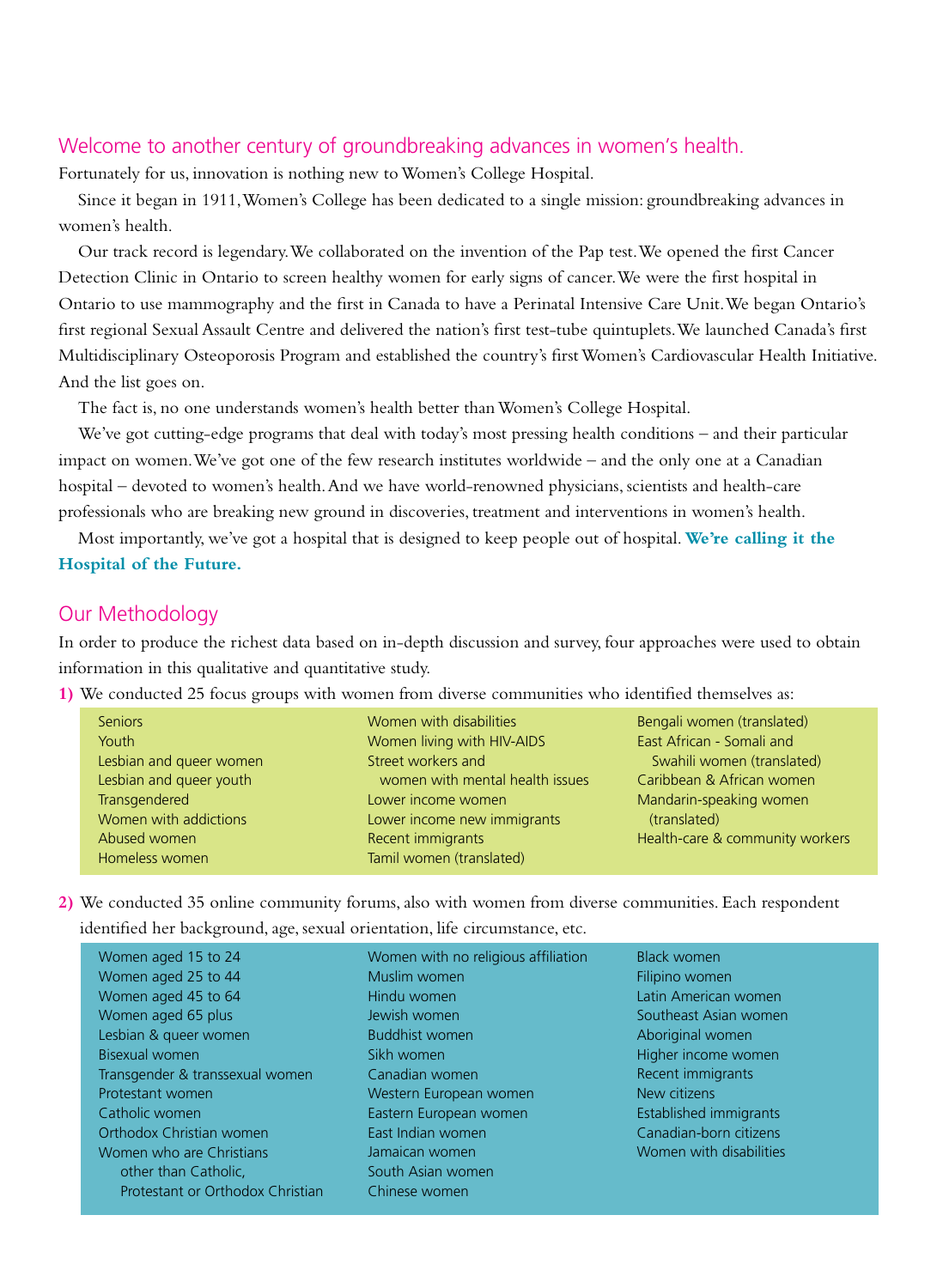- **3)** We asked for and received letters of perspective from community-based organizations and leaders.
- **4)** We conducted 1,500 telephone and online surveys with a representative sample of women from across Ontario and Canada (only Ontario results are reported here). The qualitative results helped to inform the quantitative survey.

#### This Report

This report is presented in two parts. The first, entitled *What Women Want – From a Hospital, From Services, and From Care*, is a distillation of women's responses to questions concerning their perceptions of and experiences with health care to date, and their sense of what an ideal hospital might be. The second section, *How We're Responding*, is a brief overview of how Women's College Hospital is addressing many of the issues raised.

A few things to note. First, where possible, quotes by women from focus groups and online surveys are provided. In most cases, we've also identified the background or group to which the particular woman belongs. However, due to length constraints, not all findings of all groups are reported here. Our goal is to be illustrative of major themes, not exhaustive.

Second, no question was asked about Women's College Hospital specifically. Our sole purpose was to investigate women's views in general with regard to health care. We did not seek feedback on particular hospitals or providers.

Finally, this report is in no way meant to be definitive, nor the final word on women's needs. Rather, it is intended to begin the dialogue that is most necessary if providers are to respond to women's health-care realities and priorities in a meaningful way. And it is just the start. In fact, we are asking women to provide continuous input and feedback through our dedicated site www.womenshealthmatters.ca/1000women.

#### Thank You

Many community-based organizations, representing women from diverse communities, were instrumental in connecting us with the women we wanted to speak with most. Without these community groups, this project would not have been possible. We owe a great deal of thanks for your help, your guidance, and your support.

We are indebted, of course, to the women who took the time to share their stories – their experiences and their perceptions, their anxieties and fears, their hopes and their dreams. These remarkable women offered honest, sometimes painful, often inspiring input that is invaluable for enabling us to create the patient experience that all women deserve.

We asked, and you answered. Now it is our job to listen. The good news is that we are already responding to women's needs in very real and innovative ways. Yet there is always more to do. And while there are many questions, one thing is clear. Our goal is to fully integrate women's diverse needs into every aspect of our hospital – from patient experience to cultural competencies, from staff training and education to appraisal and evaluation systems, from research and programming to knowledge translation and exchange.

It is a challenge we are proud to embark upon.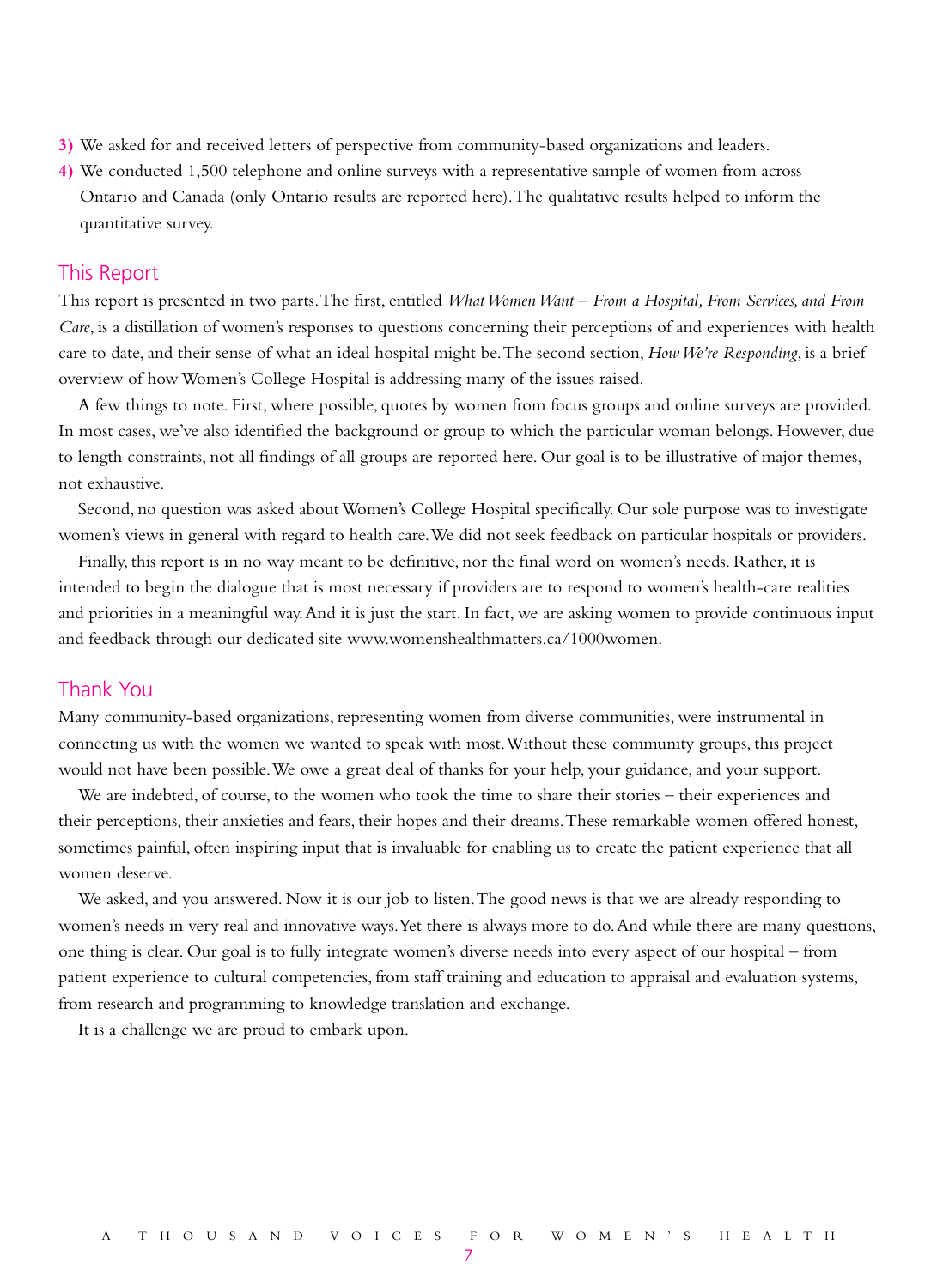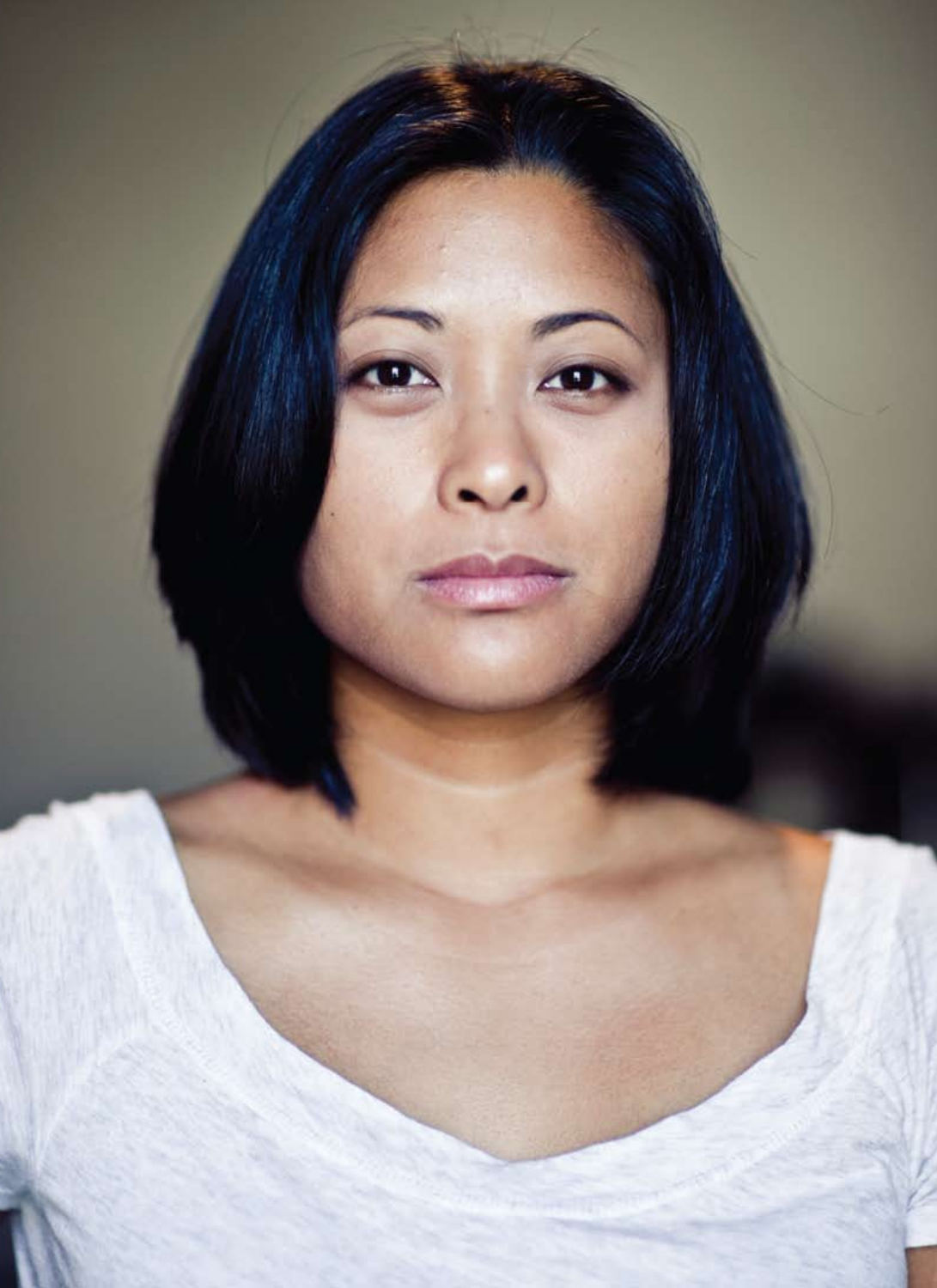## what women want

from a hospital, from services and from care.

Women have made it clear.

They want a holistic approach to care that focuses on prevention, that gives them the option of being treated at home, that enables them to be at the helm of their own health, and that focuses on all aspects of their lives.

Women want a health-care facility that inspires health, healing and community – and that is a hub of women's health.

But mostly, women want to be treated with dignity and respect. They want to be heard, they want to belong, and they want to see themselves represented by the staff who care for them and in the images and languages that surround them.

Here, by the numbers, is what women have to say.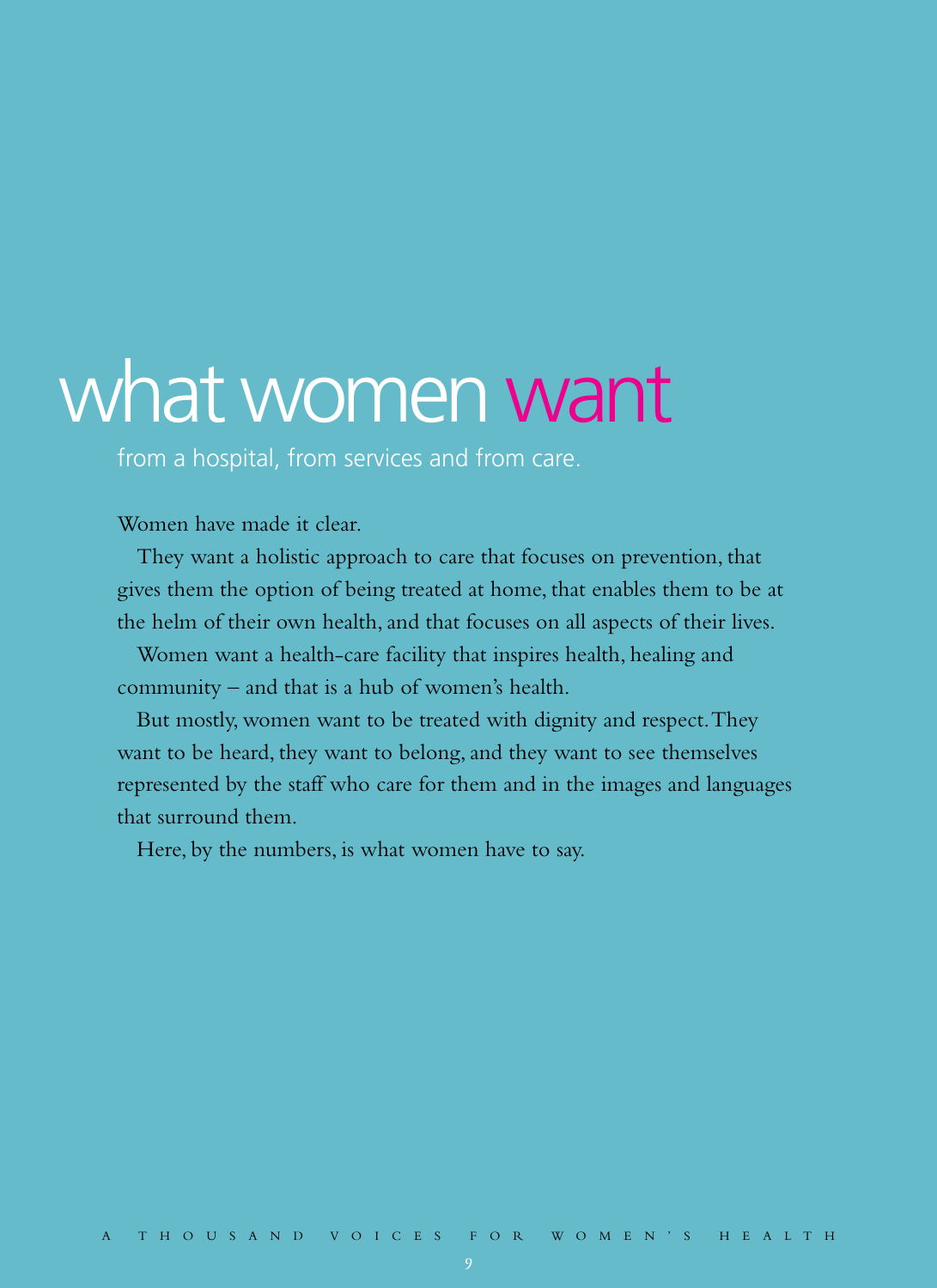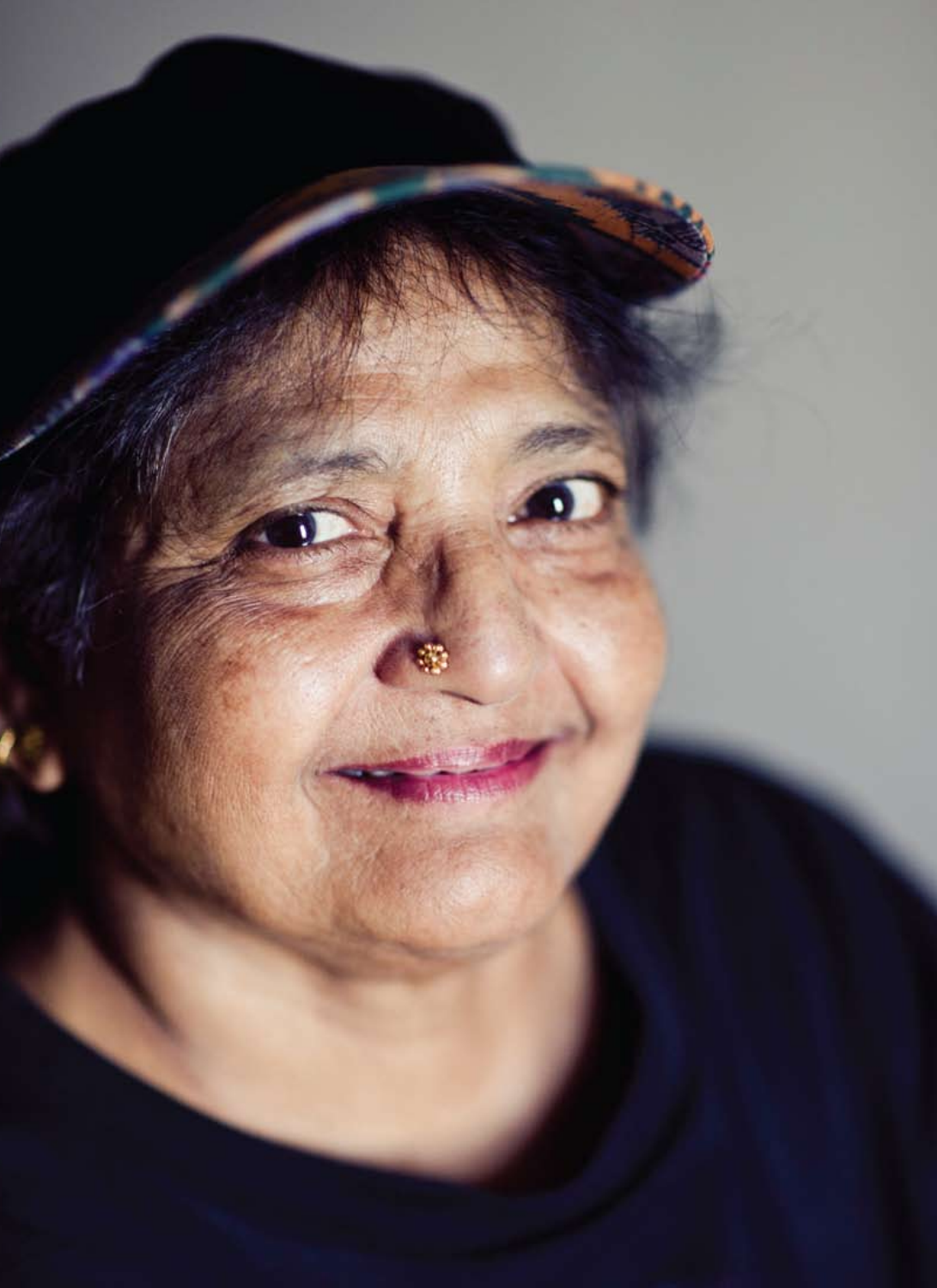"I want care that gives me control over my own health."

A T H O U S A N D V O I C E S F O R W O M E N ' S H E A L T H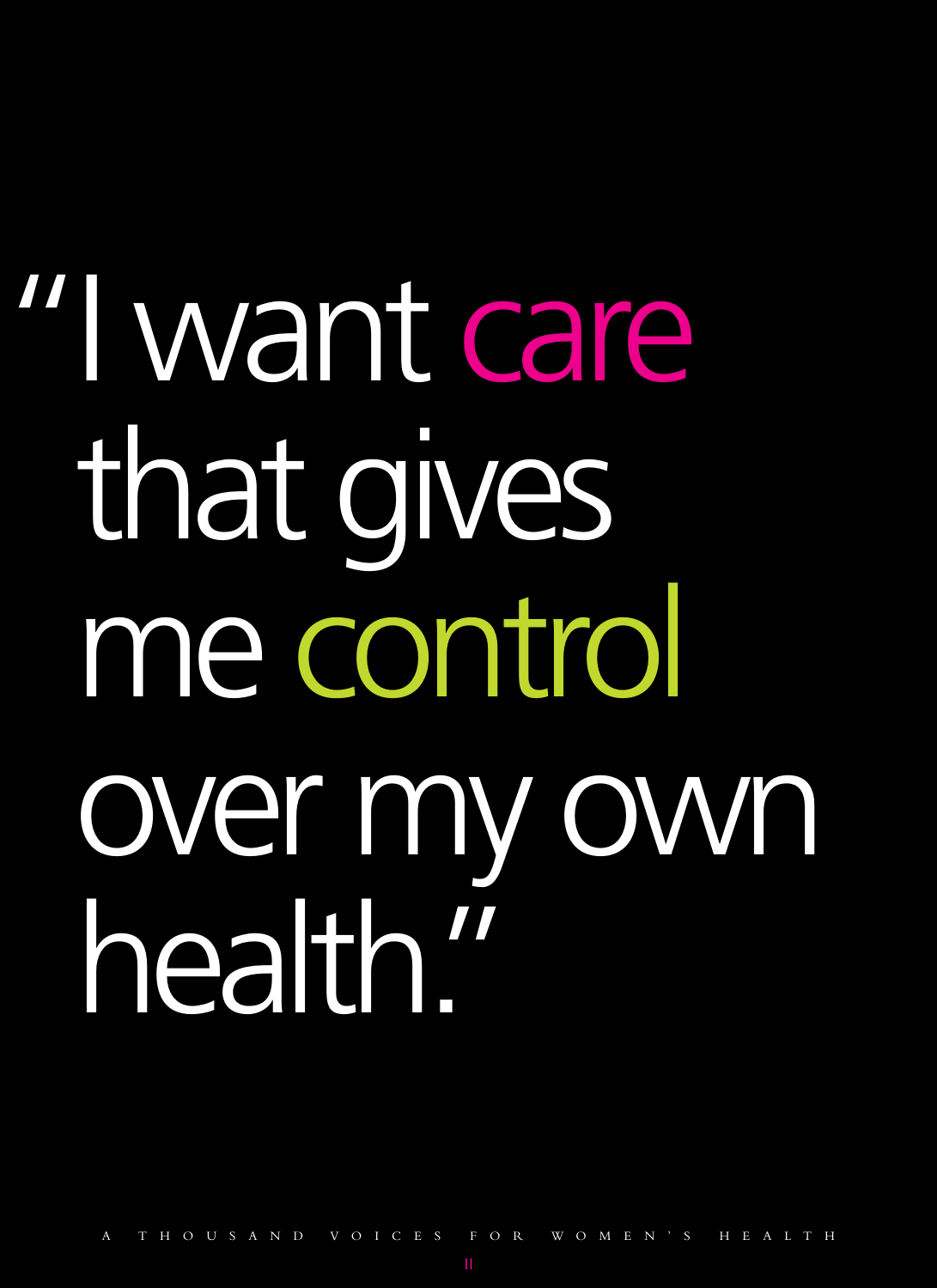### It's not news that women want a holistic approach to care. But clearly, it's not what most women are experiencing.

Consider this: over 88 per cent of women say it is vital that health-care facilities provide a holistic approach to health that treats the whole person, not merely parts of the body. But only 43 per cent feel hospitals and health-care facilities are successful at it.

Yet for a huge number of women, well-being can only be seen in terms of the broader context of their lives. "Fix me," says one woman, "I am a mother." Holistic care is the connection between women's health and the lives they live every day – as parent, caregiver, worker and partner. Here is what holistic health means, according to the voices of 1,000 women:

#### It means prevention – rather than treatment:

Women lament that health care is reactive and solution-focused rather than proactive and preventive. As one woman puts it, the system is "responsive when you're really ill, but next to useless in helping me maintain good health." Another woman comments that there is too much focus on "fixing instead of preventing," and still another woman complains that the emphasis is on "episodic treatment, not health maintenance."

Most women want information, education and resources that can help them manage their own health. As one woman in the 45-64 age category says, we want "information on preventive measures for various illnesses and degenerative conditions, as well as stress management, pain management, weight management, psychological and hormonal changes." Still another woman says she would like "practical classes and workshops for self-improvement and emotional healing." One woman with HIV says that her emotional suffering sometimes caused her more pain than her physical condition, and that recognizing her psychosocial needs would improve her overall health.

"Fix me," says one woman, "I am a mother."

#### It means delivering care in the context of women's lives:

Women want health-care professionals who acknowledge the connection between mind and body. Religion, family status, caregiving responsibilities, concurrent illnesses, medication interactions, and domestic and economic realities are just some of the

issues that women want doctors to consider when developing a health-care approach tailored to their specific needs. As one woman says, holistic care happens when "health and well-being, home situation and total care of body and mind are taken into account when considering treatment."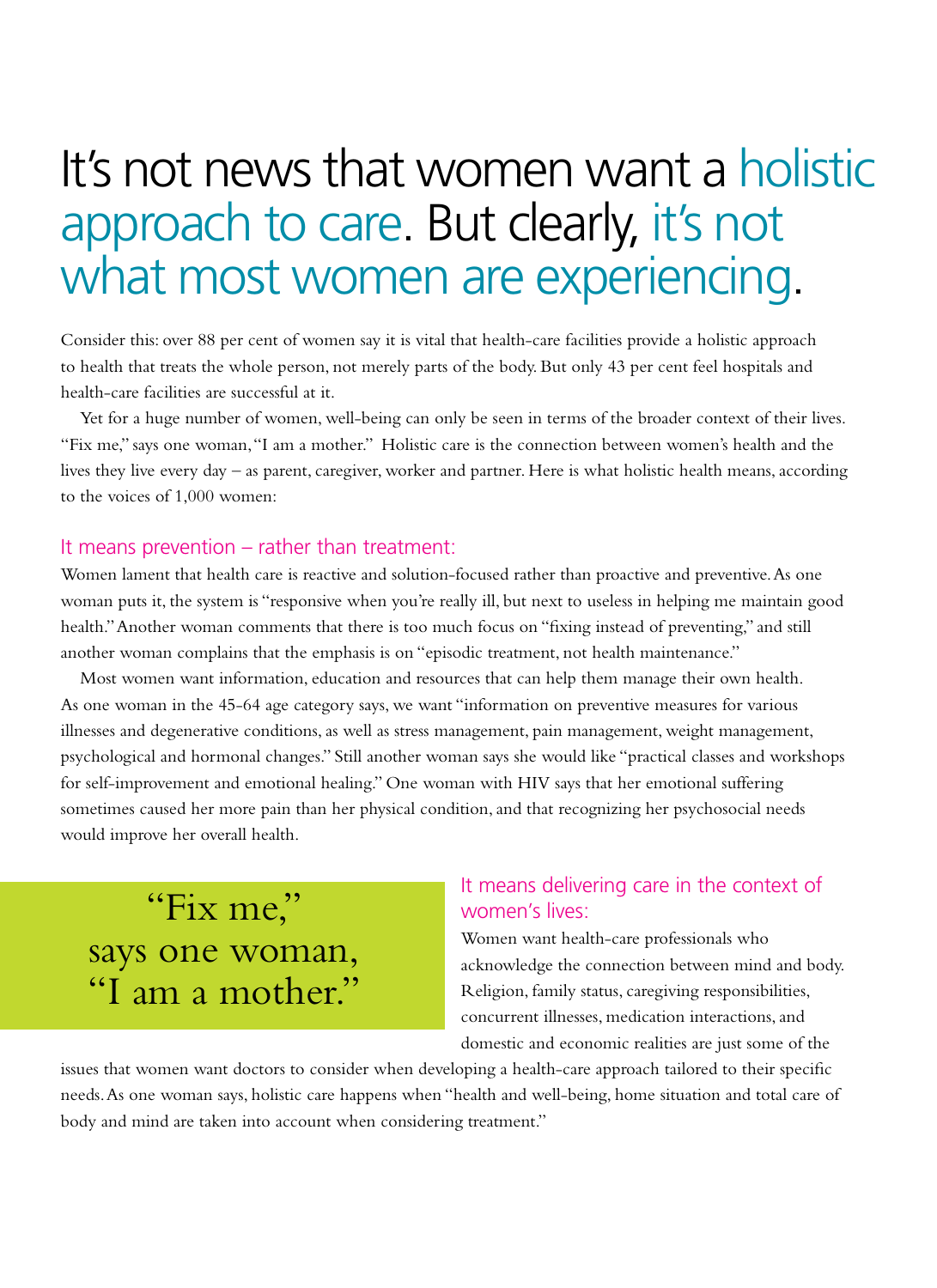For some, holistic care might mean child care. "Women shouldn't have to ignore their health-care needs because there is no one to care for their children for an hour," says one woman. Other women simply want a space for children to play while mothers wait for appointments. Women who suffer abuse are in particular need of child care while they are tested, treated or take relevant classes and workshops.

For others, holistic care might mean accommodating religious custom and honouring belief. It might mean that health-care providers understand the importance of abstinence before marriage. Or it might mean access to religious clergy, a space for prayer and spiritual renewal, and visible evidence of the appropriate religious symbols.

Women who are abused identify particular needs for whole health. They want doctors who will listen to more than a single concern in one appointment. They want programs for weaning off medications. And they want the emotional aspects of their treatment addressed through access to mentors, support and counselling programs

that can help relieve anxiety, give hope and present practical possibilities for improving their lives.

#### It means having the option of being treated at home:

Ninety per cent of women agree that should they require ongoing treatment, they would not want to be admitted to

hospital as an in-patient. And close to 94 per cent of women say they want access to resources within their communities – like support groups, survivorship programs and workshops – to help them with recovery and maintain relationships developed through their health-care experiences.

It's not surprising. For many women, remaining in their homes with their children and families is far preferable. As one woman puts it, "one always feels better in the comfort of their own environment surrounded by familiarity. Unless there are medical services that cannot be done at home, or the home environment is not tenable, I see no reason to be hospitalized." Another woman says that a great advantage of outpatient care is that women are "able to help themselves and their families and still be able to live their lives." And even when women are admitted to hospital, they want to maintain connections after they leave through community and/or Internet-based support groups.

Perhaps most interesting is that, for many women, being at home is empowering. As one woman says, "I can take care of my family, I can sleep better, and feel more empowered." Another says, "I think if more people were to take control of their health and do things from home they may feel more in control of their condition instead of just being up in a bed in a hospital preparing to die." For these women and others, being treated while living at home empowers them to be co-creators of their own recovery.

Nonetheless, some groups have reservations about being treated at home. Women with mobility challenges, women who live in situations of domestic violence, and those without sufficient support at home expressed concern about outpatient care.

Most women agreed, however, that "choice might be a better solution. Sometimes a decision is not best based on the nature of the health issue but on the basis of the patient's ability to cope."

The very definition of holistic care.

### "My name is Josie. Not HIV."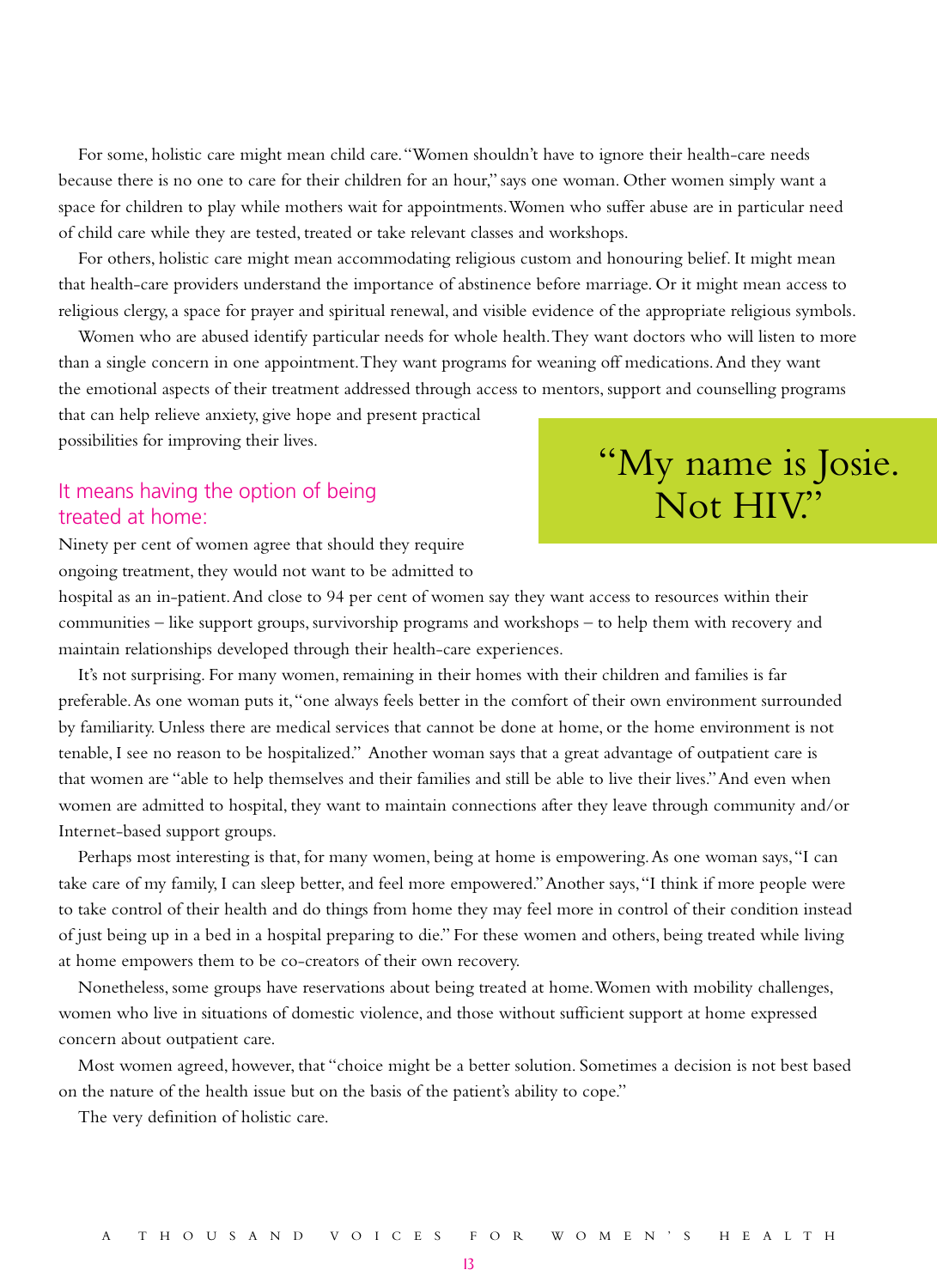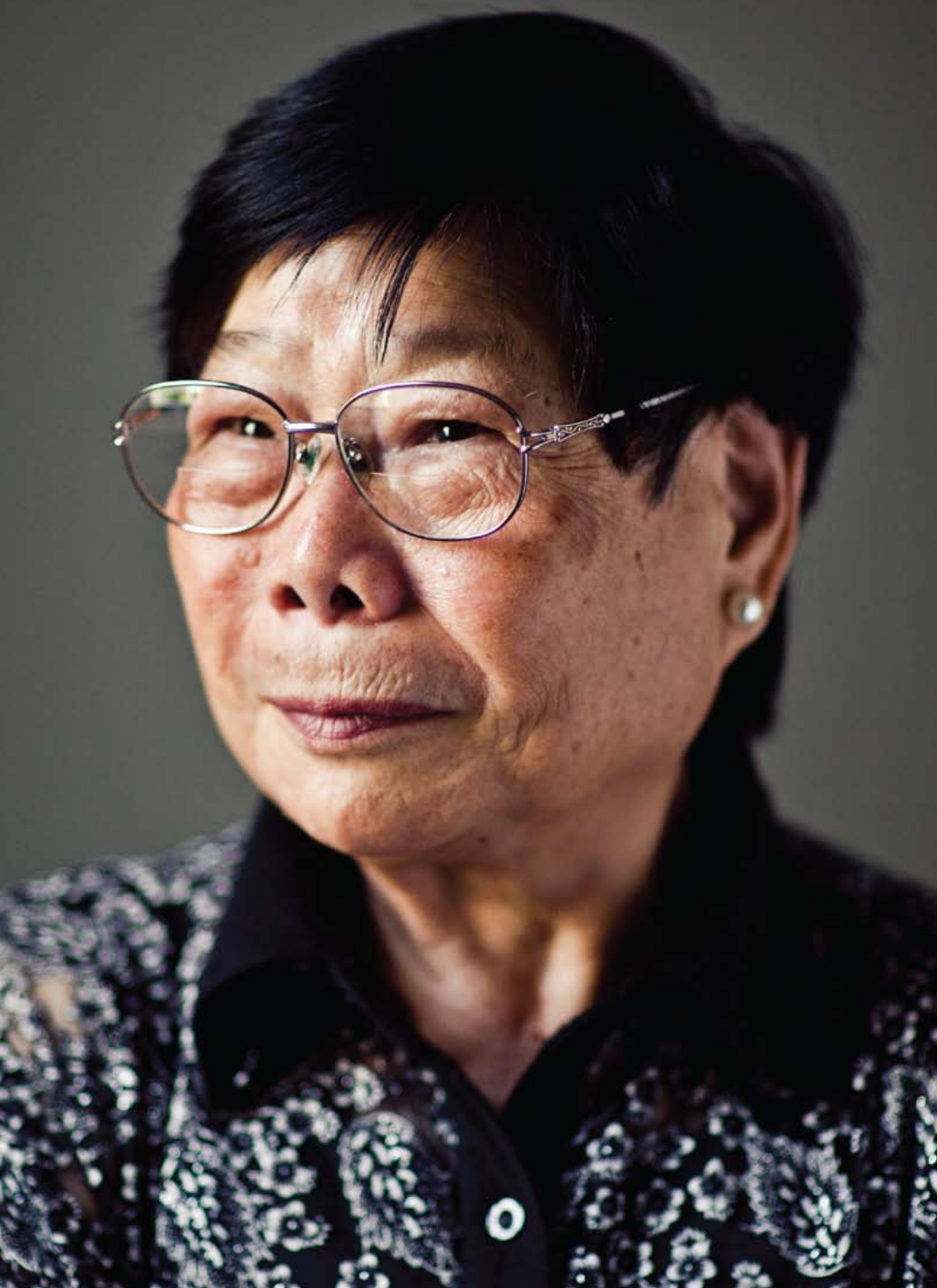#### It means enabling women to be the co-creators of their own health:

Amazingly, only 30 per cent of women feel empowered when it comes to their health and their health care. Yet the vast majority of women want to be at the helm of their own health. "Give me the options and let me decide what is best for me," says one woman.

For many women, taking part in their own health means a healthcare team that includes not only practitioners, but the patient herself. The ideal for one woman is to be "treated as the intelligent person I am, and really be listened to because I probably know more about my health issues than some of them do." Another young woman says, "I want things clearly explained to me and my confirmation is needed that I'm happy to go ahead." And still for other women, it means breaking down the "us versus them paradigm that can often exist within health-care environments." According to many women, they are simply not given sufficient information or time to make important decisions.

For many women, acting as co-creator also means being empowered to manage prevention and recovery at home. It means being empowered to take control of their own health through knowledge and understanding of issues and treatments, and through supports and services provided by health professionals and health centres.

Playing an active role in their own care is not for all groups, however. Homeless women, for instance, say they lack confidence in looking after themselves. Some express feelings of insecurity and fear. Others feel poorly educated about their own health, and seem to have more of a desire to be cared for and guided by health-care experts. According to one woman, "we shouldn't be the bosses of our own health" because "we don't know what's going on in our bodies."

#### It means a focus on wellness, not illness:

For too many women, the medical world too often focuses on illness rather than healing, on disease rather than wellness and well-being. One lower-income woman suggests that a hospital must be "founded on the premise that health is more than just fixing a body's illness; it's about providing a sense of well-being – healing the body and spirit."

For a great number of women, healing does not always equate to the fixing of a wound or an illness. Healing is about wholeness, and it is about living as a whole person. "My name is Josie. Not HIV," says one woman. Josie cannot be cured, but that does not compromise her sense of healing because healing happens when body, heart, mind and soul are treated in concert.

#### BY THE NUMBERS: WHAT WOMEN WANT FROM HOLISTIC CARE

Over 88% say that health-care facilities must provide a holistic approach to health that treats the whole person, not merely parts of the body.

Only 43% feel hospitals and health-care facilities are doing it well.

90% want the option of being treated as an outpatient.

94% want access to resources within their community to help them with recovery, yet only  $70\%$  feel hospitals are successful at this.

15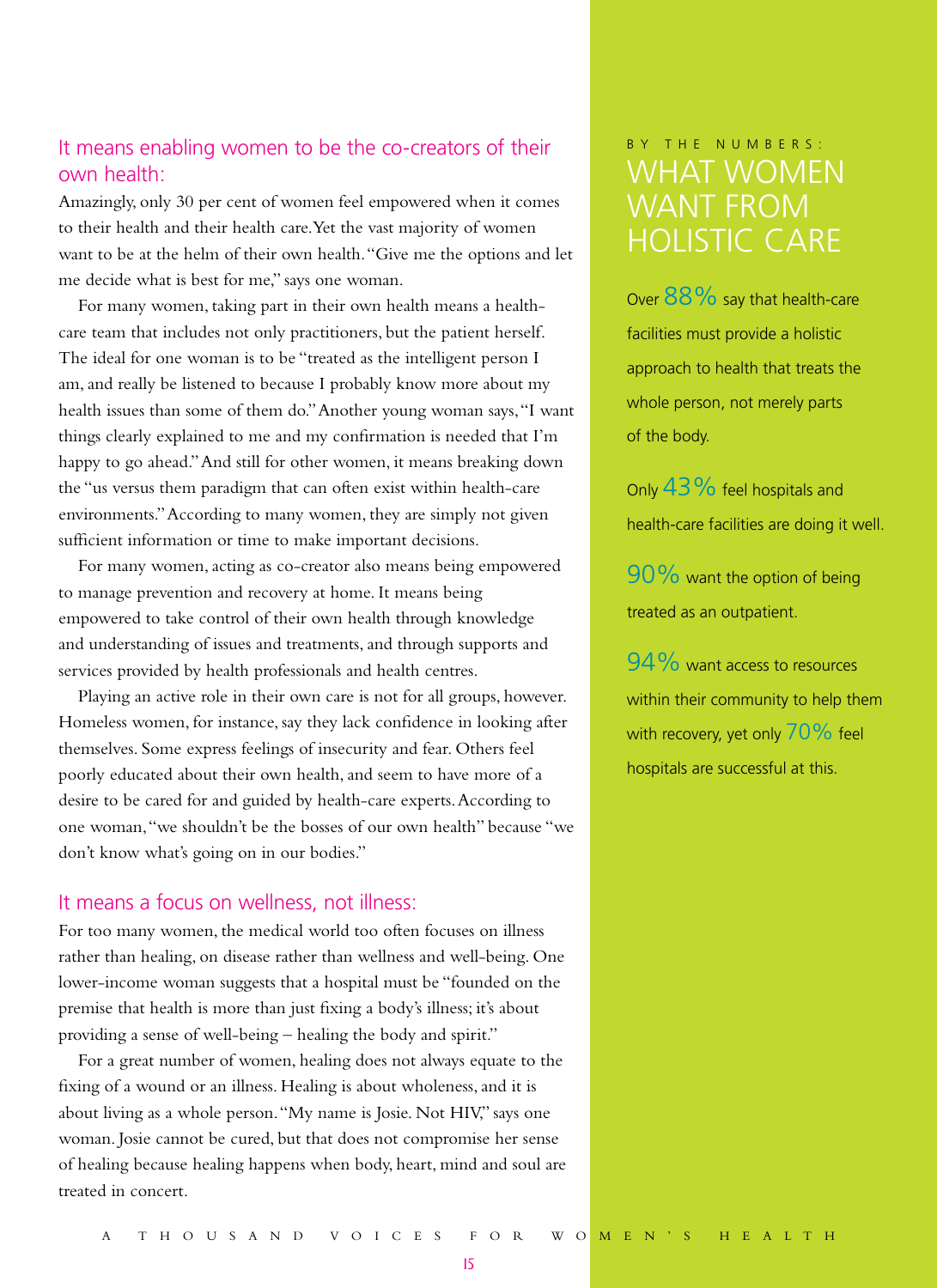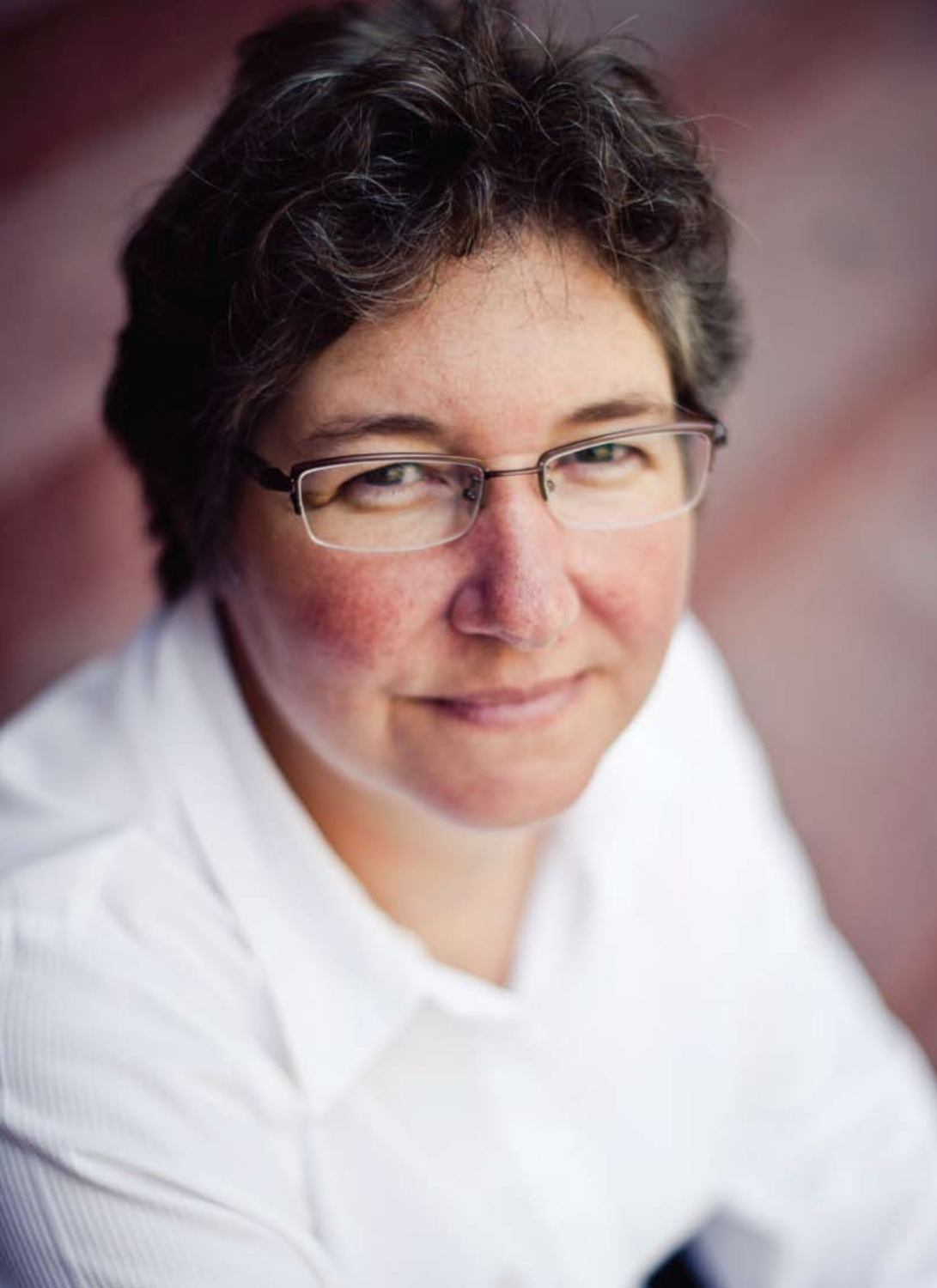# "I want patient care that doesn't assume that I'm straight."

A T H O U S A N D V O I C E S F O R W O M E N ' S H E A L T H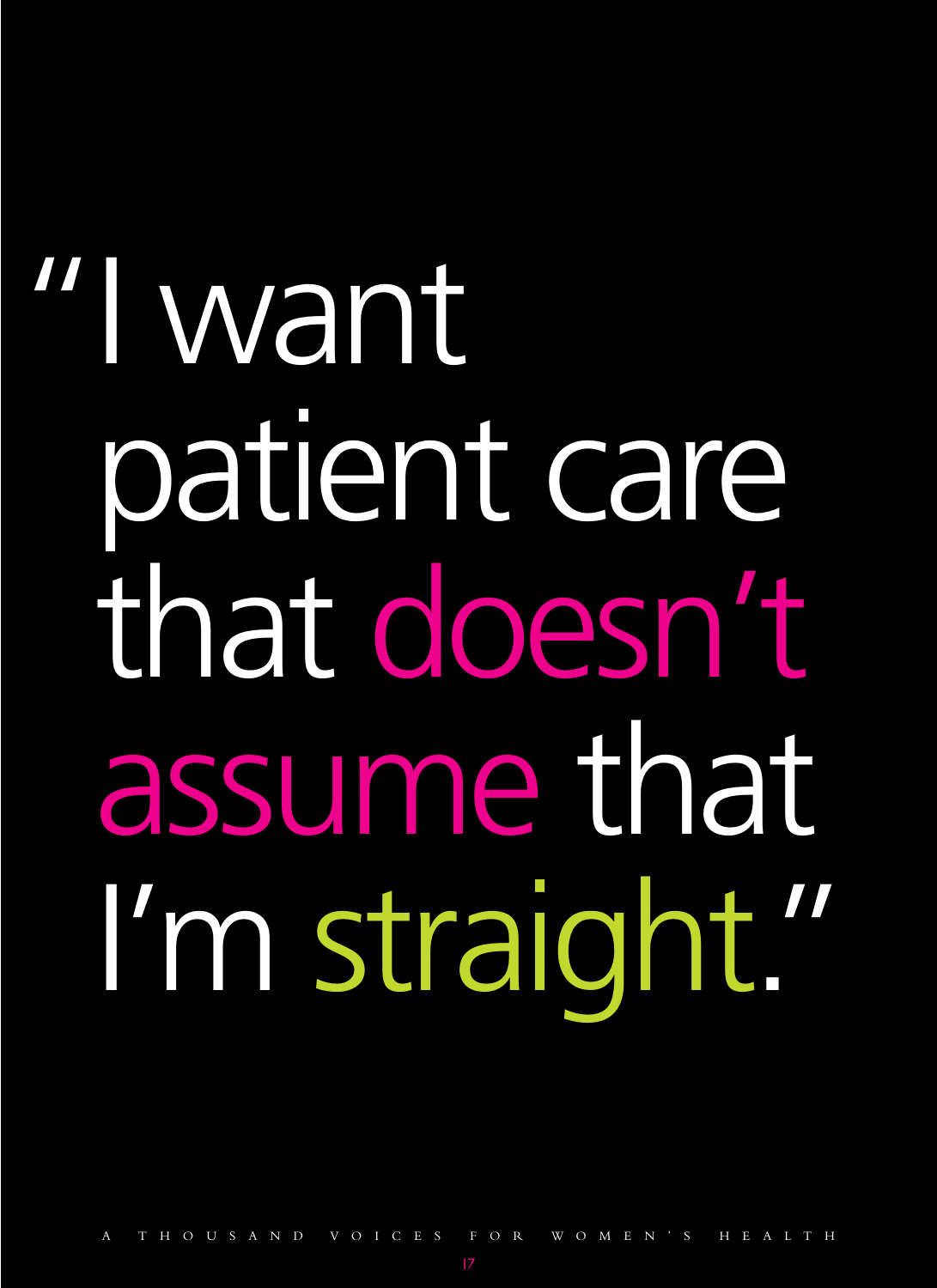### Women want a physical space that inspires health, healing – and community.

"I feel so alone. And it gets worse and worse throughout the visit to the hospital. I walk in and no one looks at me. I don't know where to go. My heart is pounding. I don't know if anyone cares." So says one woman over the age of 65.

The numbers cannot be ignored. Fifty-seven per cent of women feel afraid when they have to go to a hospital or health-care centre. Over three-quarters of women feel anxious. In fact, 47 per cent of women say they experience a high level of anxiety when they visit a hospital, doctor or health clinic. And 45 per cent of women feel isolated, 47 per cent feel confused, nearly 63 per cent feel frustrated and more than 28 per cent feel angry.

An ideal hospital, many women insist, is about "wellness and energy, a place of activity where we can feel women's health happening." It is a place that creates community and a sense of mutual support. It is a place that is "peaceful but alive, that alleviates anxiety, and that promotes self-improvement." In this place, one woman says, "I am not scared."

Women had many suggestions about how to make that happen. The entrance, recommends one woman, is a "hive of activity where patients are pulled into positive energy." The grounds are welcoming and the lobby is

In this place, one woman says, "I am not scared." warm with "smiling greeters who take time to connect." There is a "private place to explain why I am here." Reception desks are not too high and so do not create barriers. Sunlight streams through glass windows, and live flowers, plants, and sounds of water create a sense of calm. Washrooms are immediately visible. There are spacious waiting areas with "comfy chairs." The moment a patient walks in, she feels immediately at home.

Throughout the building, there are fluid spaces with no hard

edges. Windows are tall, modern and allow for natural lighting. There is "nothing too sharp, and not much metal." There are private places to "relax and meditate, to read and listen to music," and to engage in "intimate conversations and time with family." For religious women, places of worship are essential. For Muslim, Hindu and other women, spaces that allow for privacy are imperative.

These kinds of spaces are integral to a sense of community. "While we want a hospital to recognize us as individuals," says one woman, "we also want to be connected." That kind of connectedness, say many women, happens when women have a venue for speaking with other women, for voicing their fears and anxieties, and for supporting one another. As one woman comments, "Women usually want to go to places where women are so they can talk about their issues without shame." For many women, a place for children to play and families and friends to meet is fundamental to a sense of community.

Many women want décor, signage, artwork and magazines that represent the diversity of the patient population. They want wall murals that reflect various cultures and brochures produced in relevant languages. They want signage that is icon-based and easily understandable.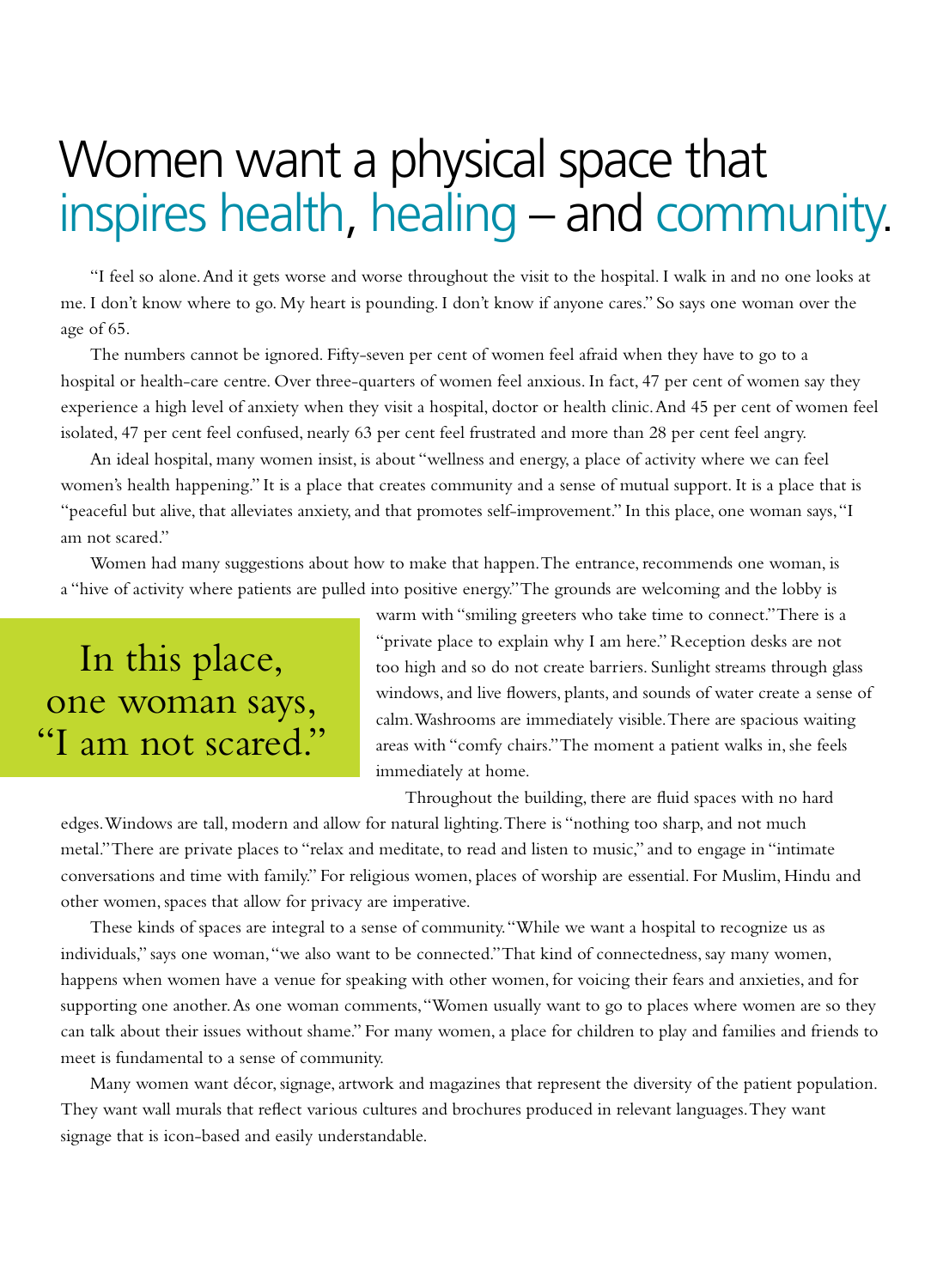Safety too is a major issue for women, and for many, a safe environment is how a hospital generates trust. Clearly, safety goes beyond physical space and encompasses a whole range of measures. For some women, for instance, safety means not being treated by male clinicians because of religious belief, sexual orientation or past experience – and because, for many, a female health provider just "feels safer, more comfortable." Other women define safety simply as being heard. But when it comes to the facility itself, women have distinct needs. For abused women, for instance, confidentiality and privacy are safety issues – and extremely pronounced. They want "a physical space in which they can feel emotionally safe, and can therefore express themselves without fear," according to one woman. For transgender populations, outdoor lighting and security guards are essential to protect those who feel threatened in public.

For women with disabilities and some older women, accessibility cannot be overemphasized. Accessibility is directly related to dignity, respect and empowerment. Women with disabilities and those over 65 years of age, for instance, want adjustable equipment, such as mammograms that can be done "while I am still in my wheelchair." They want better exam rooms with doors that can accommodate their wheelchairs and examination tables that can be reached. They want wider doorways that open automatically and wider hallways. They want accessible bathrooms and short distances between entrance and elevator. They want properly angled ramps and handlebars in hallways for those whose walking is impaired. They want light switches that can be reached by those in wheelchairs. "We need to be consulted when it comes to building design," says one disabled women. "The builder needs to videotape themselves going through the building in a wheelchair and prove that it can be done without any unnecessary detours or getting stuck in a space that's too small to turn in. They should also have to go down the ramp themselves to prove that the slopes are gradual and not a theme park ride."

And finally, food. For many women, food is fundamental to healing. Some say they want home-cooked local foods. Others want foods from diverse cultures that reflect their heritage. Food is particularly important for some groups of religious women. Many Muslim women follow Halal dietary laws and for many Jewish women, the food they eat must be Kosher. East Indian and Hindu women want vegetarian options. Chinese women want "fresh and authentic Chinese food that doesn't taste frozen."

#### B Y T H E N U M B E R S : When it comes to visiting a hospital or health-care centre, here's how women feel:

57% feel afraid

 $76\%$  feel anxious

- 47 % experience a high level of anxiety
- $45\%$  feel isolated
- 47% feel confused
- $28\%$  feel angry
- 63% feel frustrated
- 30% feel empowered

19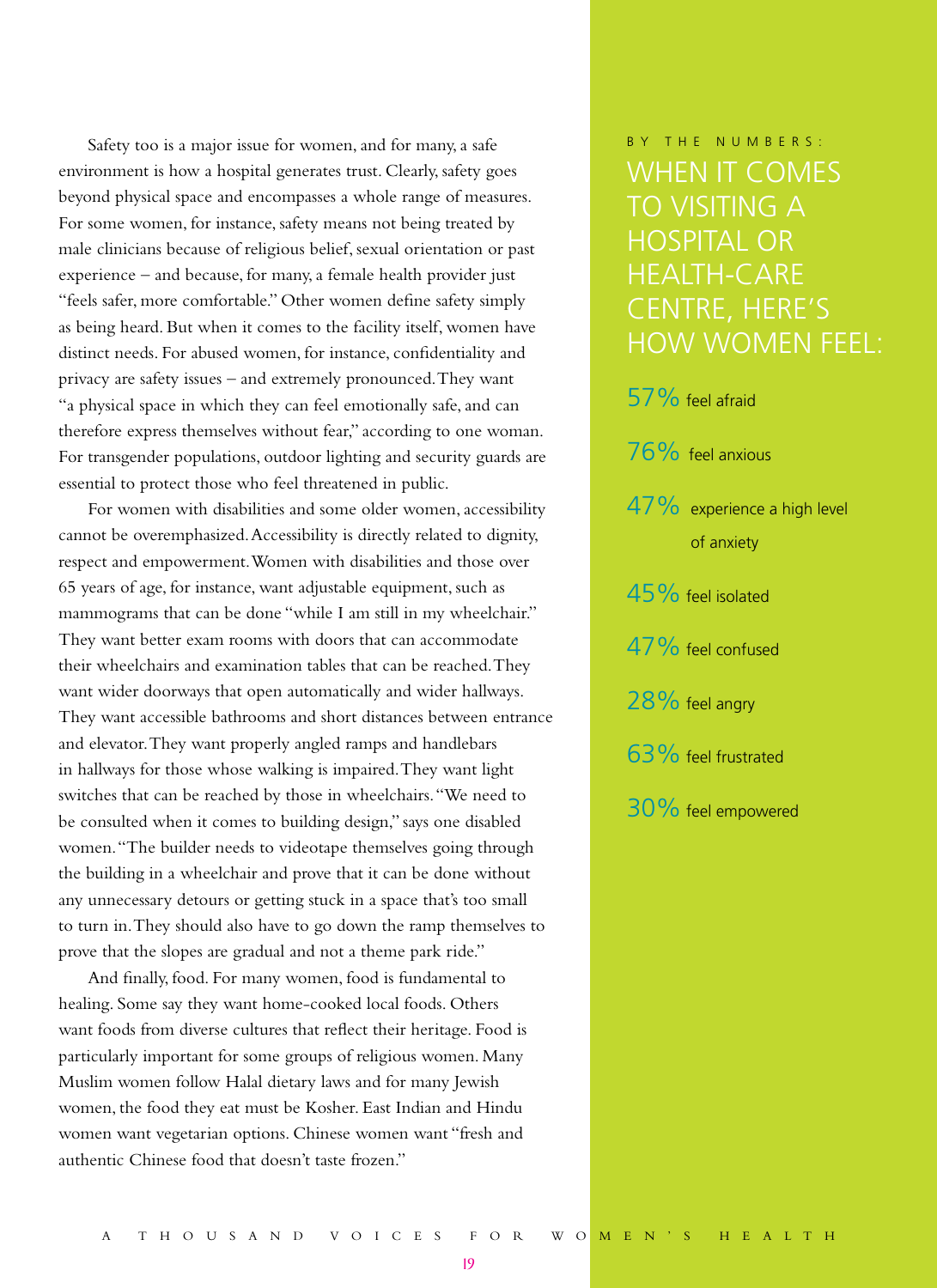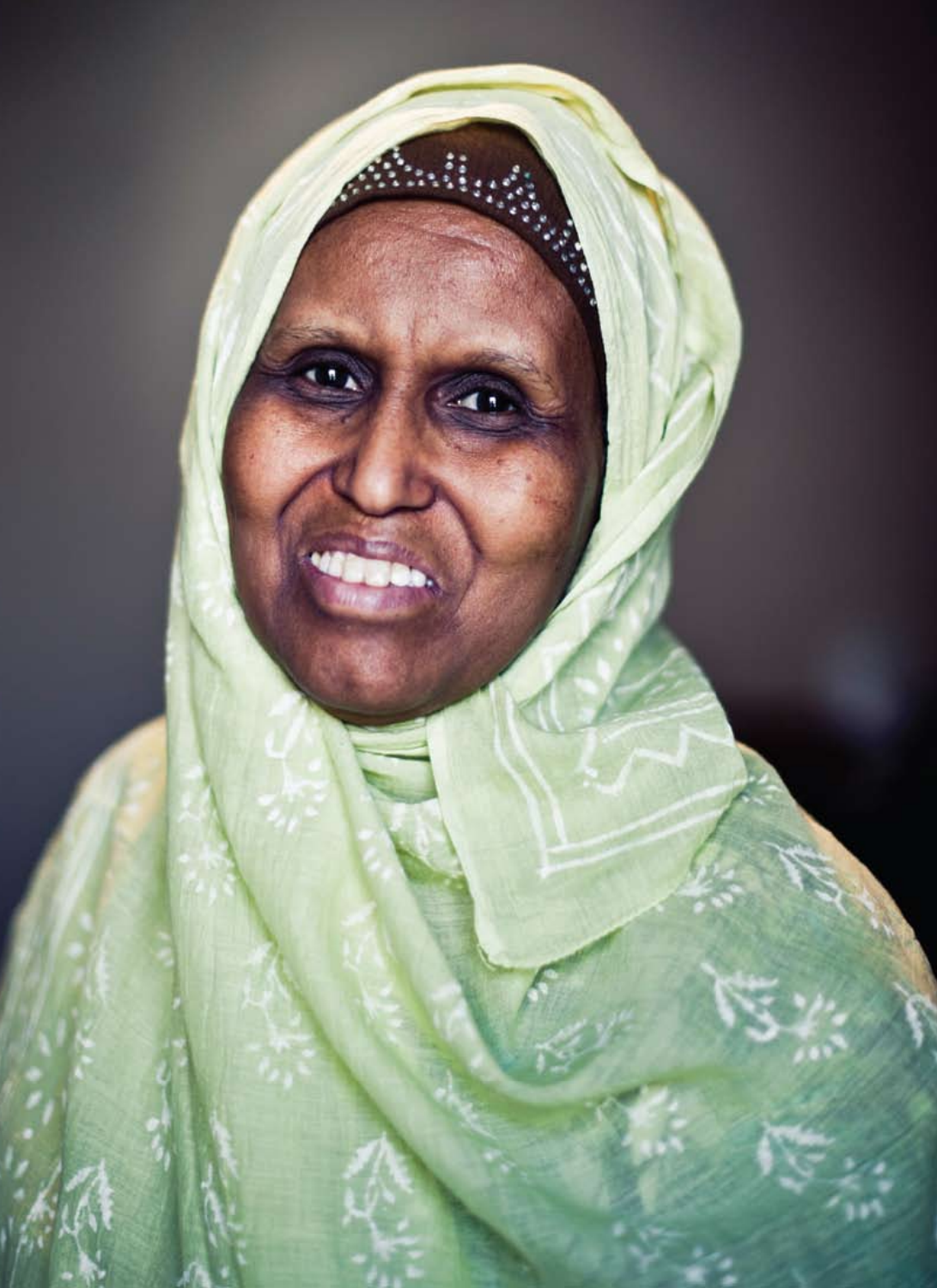# "As a Muslim woman, the kind of care I want begins with privacy."

A T H O U S A N D V O I C E S F O R W O M E N ' S H E A L T H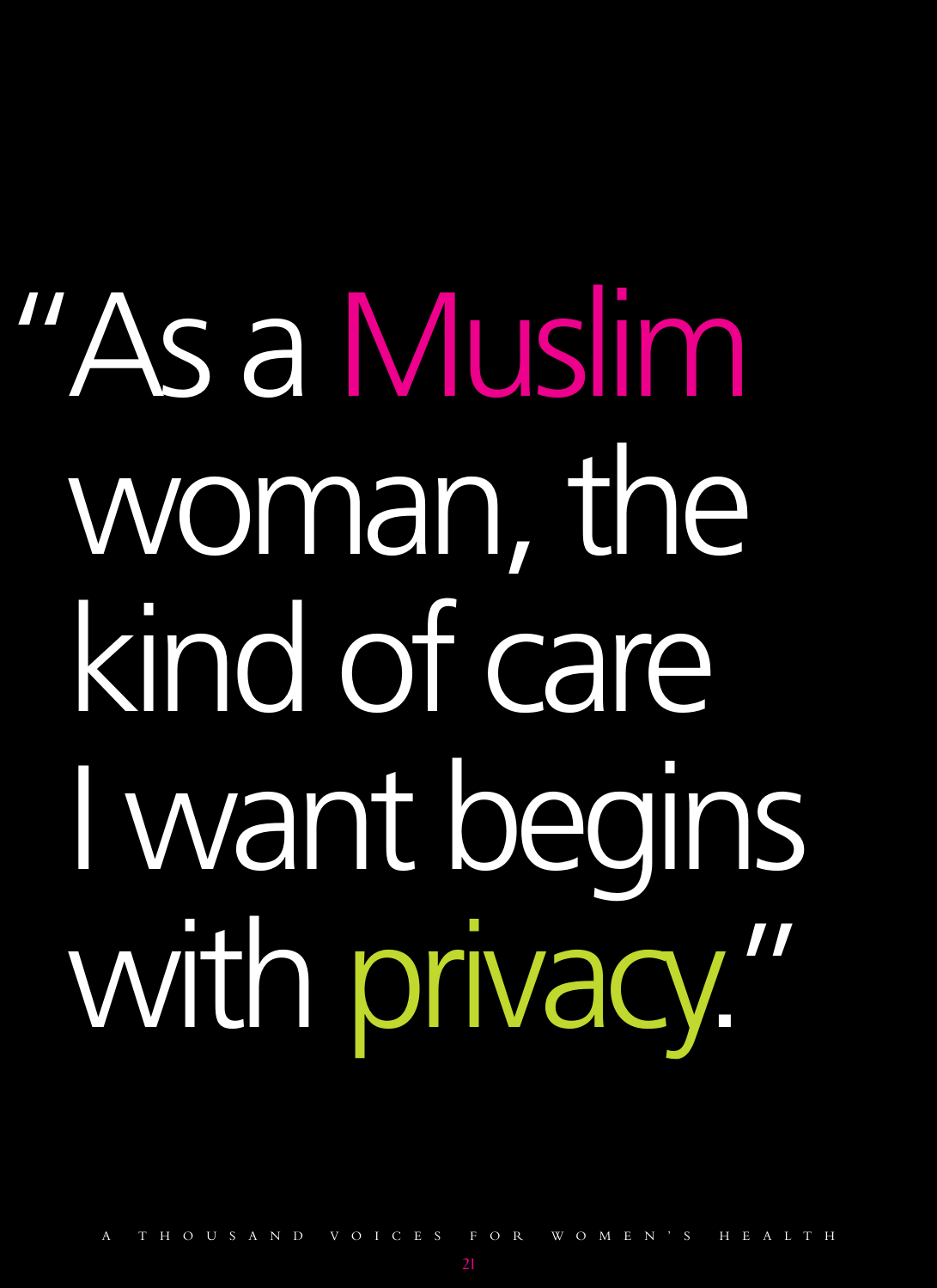## It's that simple. Women want dignity and respect.

Virtually all women – 96 per cent of them – want care that comes without judgment, categorization or preconceptions.

In most cases, they're getting it. Almost 70 per cent of women say they feel respected by those providing their care. And close to 80 per cent of women feel taken care of when they are accessing health-care services. Many women speak very highly of their experiences with quality care and a caring staff.

"Whenever I have been in need of any health care I have always received good care," says one woman over the age of 65. "At times there may have been a bit of a wait but never was there a time when I was in jeopardy." A woman with a physical disability says she has "only met kind and caring medical professionals who have a clear understanding of my disabilities, limitations and options." One Sikh woman describes staff as "compassionate, friendly and kind" and a Jamaican woman describes the care she received as "patient, accommodating and maternal." One Canadian-born woman contends that while "there have been hiccups, even those were dealt with in a caring way." A Chinese woman remarks that the care provided to her was "top-notch." And a Jewish woman says that the care "exceeded my expectations. The surgeon was personable and took time to talk to my spouse before and after surgery." She also says that "nursing was efficient and kind. I felt all hospital staff cared about me."

Yet that leaves nearly a third of women who say they often feel disrespected by health-care staff. According to findings, it is women across all ages, all racial and cultural backgrounds, vulnerable life circumstances, women with disabilities and women suffering from chronic illness who are most likely to report perceptions of inequity and feelings of exclusion.

Here are the issues women point to most:

#### "Don't judge me"

One young woman says she feels judged for "having a baby before what society feels is proper" and would have liked support from health-care professionals. A woman with HIV remarks, "I feel like I've committed a crime." Many bisexual women feel judged because of their choices or lifestyle. Women aged 15-24 ask for non-judgmental sexual health education, confidentiality, and emotional support – particularly around pregnancy. And still another woman says, "Don't assume who I am based on how I look or talk."

Women with addictions and those who suffer abuse fear being negatively labelled because of their presentation and circumstances (for instance, they might not have a permanent phone number or address and are poorly dressed). Women with HIV recount painful stories of physical and emotional isolation. "Don't put a stop sign on my door," says one woman with HIV, "and don't walk into waiting rooms and announce I have HIV." Another woman with

"Don't assume who I am based on how I look or talk."

HIV says, "Don't judge me. Know that I got here through horrible conditions of abuse, rape, war, poverty." One lesbian woman says that "I have had mostly negative experiences in hospitals, mainly with wait times and doctors not listening to me. As someone who has had a mental problem in the past, I feel they judge me immediately because of this and do not leave me a chance to explain myself."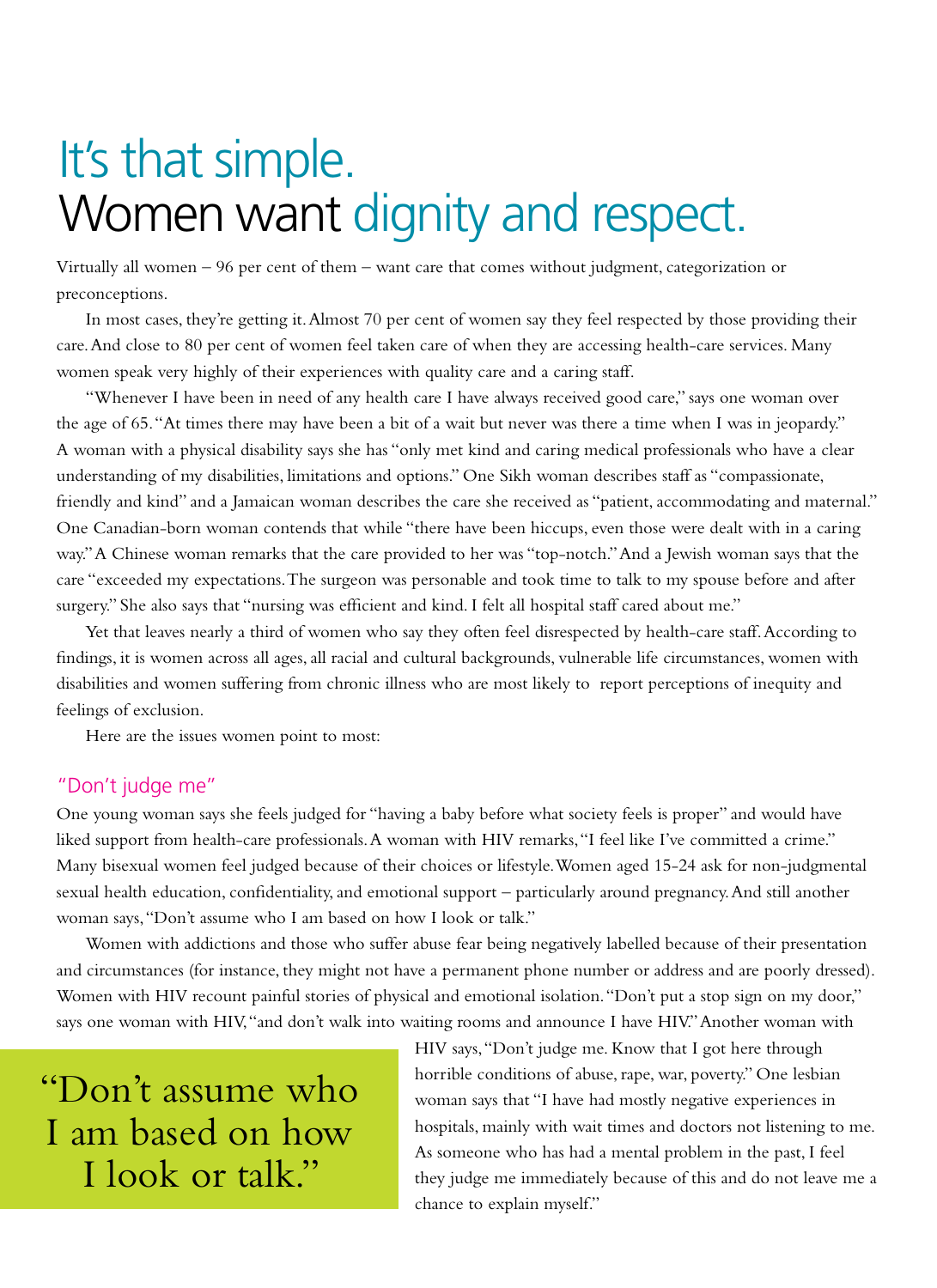Women in the Aboriginal, Chinese, Filipino, Southeast Asian, South Asian, East Indian, Eastern and Western European communities share similar sentiments. One Hindu woman, for example, says, "They tell you who you are. There is no such thing as your self-dignity." An Aboriginal woman used a string of words to explain her feelings: "No power, condescending, sadness, fear." A South Asian woman sums it up in a phrase. "What we need is to be treated equally."

One Jamaican woman commented that, "We don't want to feel like because we're black we don't matter." And a Latin American woman puts it very succinctly: "No discrimination."

#### "Diversity matters"

Eighty per cent of women want a hospital that is knowledgeable about the needs of women from diverse cultures, and puts practices in place to address those needs. But it's not just those from diverse cultures who expressed those views. Women born in Canada believe that the health-care system already reflects their needs; they insist the focus be on women from diverse communities.

#### "Listen to me"

Feelings of disrespect are often rooted in the sense that women are not being heard. In fact, just two-thirds of women believe hospitals and health-care facilities offer collaborative communication to patients and families.

"I have a story," says one woman. "Please listen to it."

 "I have a story," says one woman. "Please listen to it." The feeling among some women is that, too often, staff do not take the time to understand the patient and address her individual

concerns. "Listen to what I'm telling you and give me the time to talk; don't be hurried and dismissive," says another woman. "Address me by name," insists one woman. "Remember my history and don't make me tell it to you over and over again," says another. Still another says "look me in the eyes and talk to me like a human being."

As one young woman says, "I've had a few fantastic doctors and a few not so fantastic. The non-fantastic ones I would describe as such because they didn't take my needs seriously or didn't listen very well." A woman from the lesbian community claimed that she's had both good and bad experiences. "The good experiences have been for the most part with doctors and other health-care professionals. The poor experiences have been predominantly from support staff and health-care tech (ultrasound, blood, x-rays)."

One woman says that though doctors are generally "good at the technical side of their jobs, they lack the personal skills necessary in dealing with their patients. There isn't enough empathy. I feel like I'm just being pushed through the system." Some other women agree. One Chinese woman laments that "most employees are nice and professional, but some just don't care." One Hindu woman remarks that "overall I have had OK experiences in a hospital or health clinic setting. There are of course some negative experiences as well but that has been as a result of a combination of bad client/customer service (not ending up with a health-care professional who I was satisfied with) versus overall health-care system flaws."

#### "Make me feel safe"

Women from different communities tend to feel anxious and afraid for reasons specific to their backgrounds and life circumstances. Young women aged 15-24, for instance, claim to feel a tremendous amount of fear when it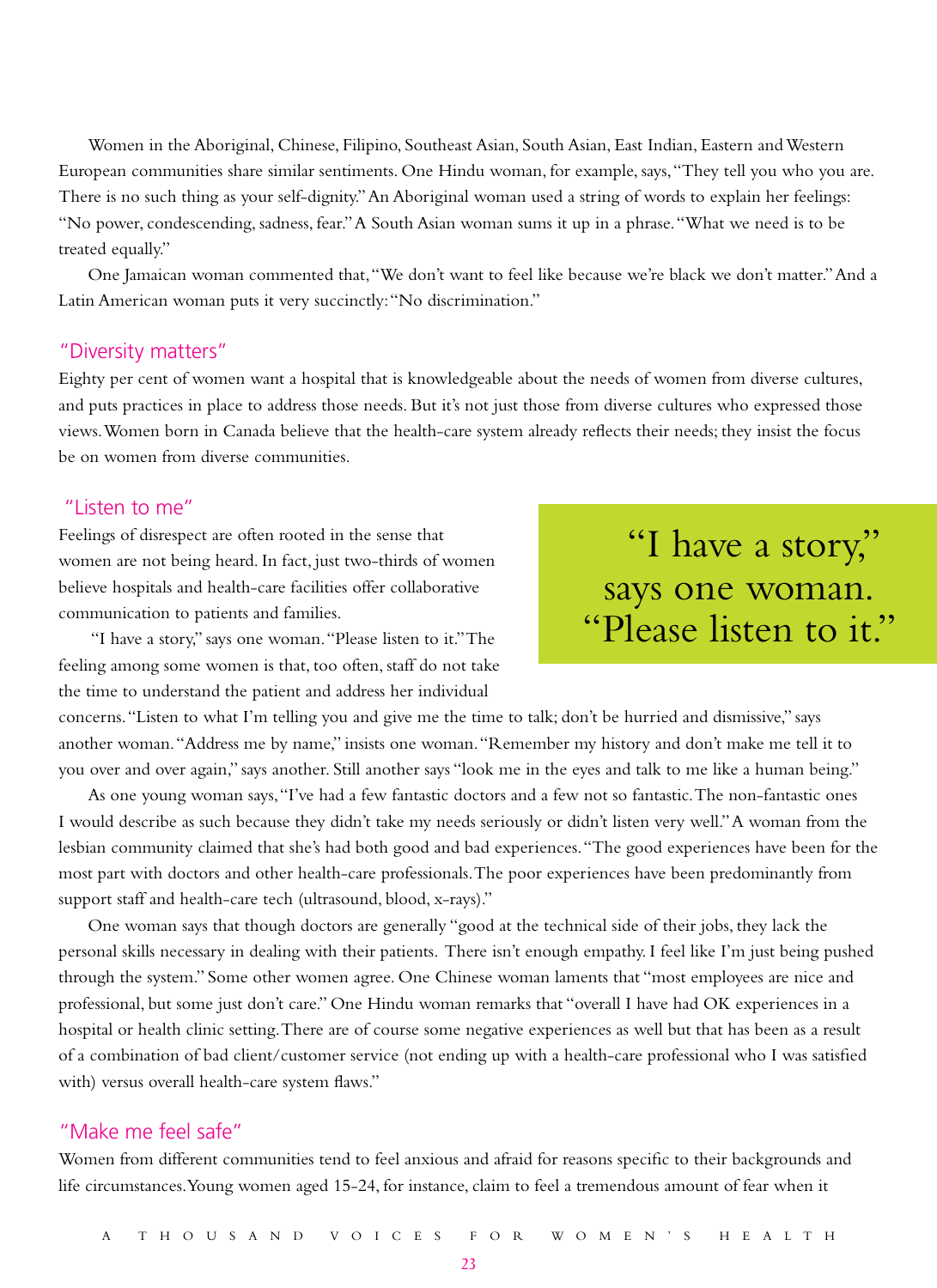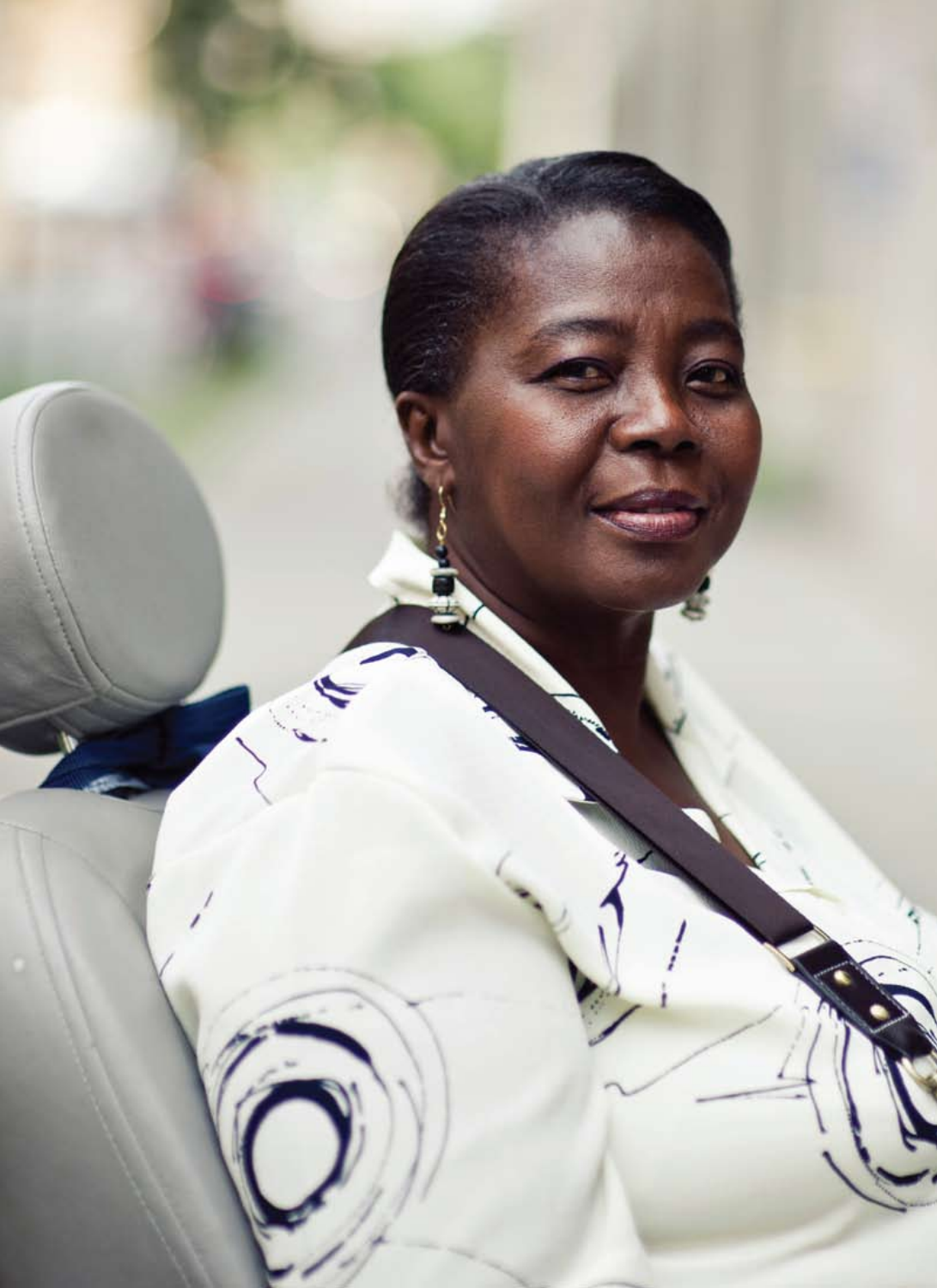# "I want a hospital where the primary challenge isn't getting onto the exam table."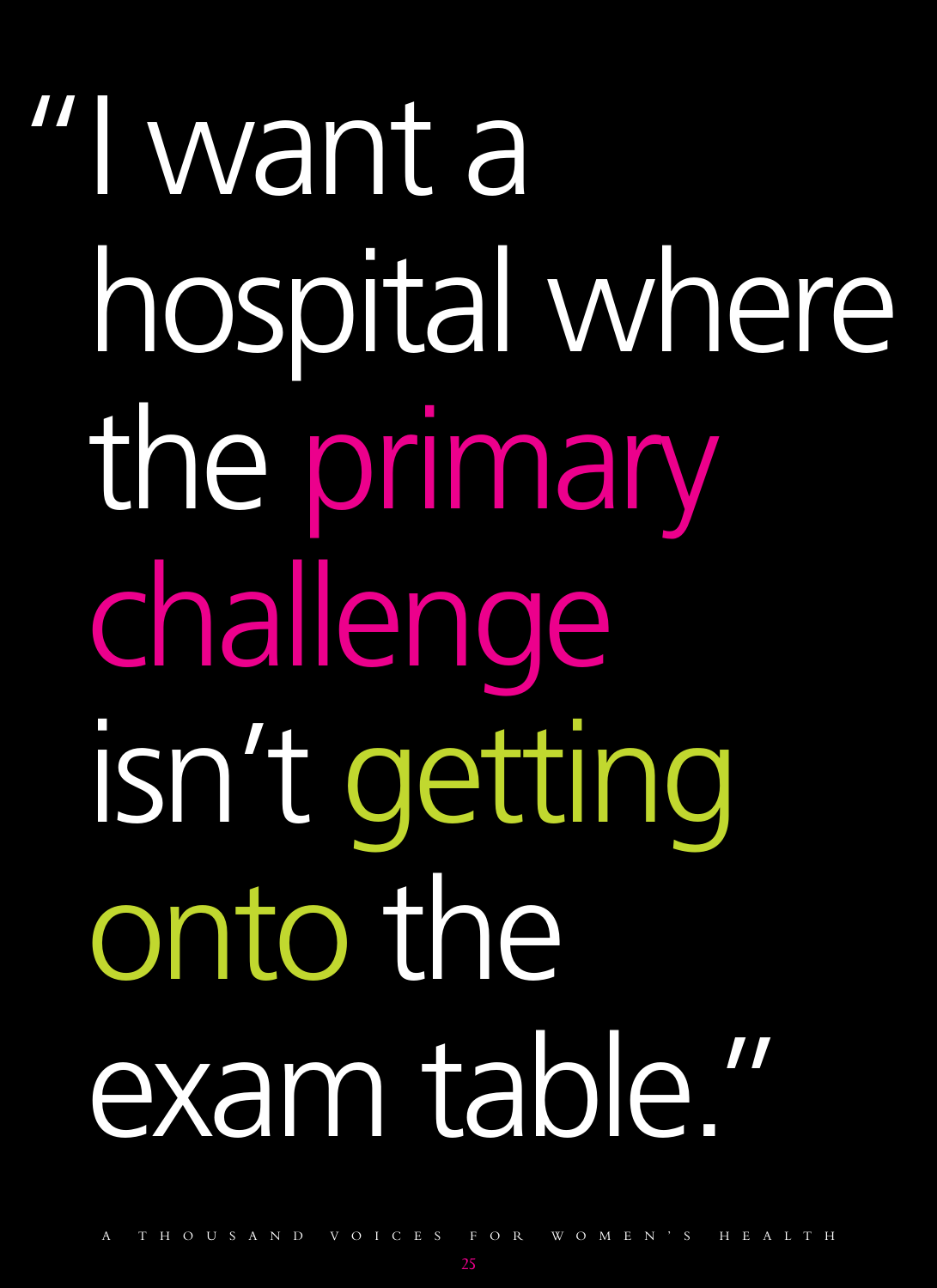comes to health issues – particularly those surrounding pregnancy, sexually transmitted diseases, and confidentiality. Transgender and transsexual women fear for their physical safety because of a history of being assaulted by men. Some are also afraid of procedures that they do not understand, like the Pap smear. Filipino women often do not feel safe enough to fully express their needs and ask questions, in large part because they can be "in awe of authority." Recent immigrants can often feel unsafe because they have so little understanding of the health-care system. Some lower-income women don't feel safe because they don't feel equal to others. Women with HIV are extremely anxious because of misconceptions and myths surrounding their condition, and fear of being publicly humiliated. Homeless women describe a fragile sense of emotional safety because of low self-esteem and a deep embarrassment about their circumstances. Some lesbian and queer women express discomfort with men. "I don't want to be put to sleep by a man," says one woman.

#### "Give me privacy"

For many women, respect means privacy. Muslim and lesbian women, for instance, want the option of receiving care from an exclusively female staff. Muslim and Hindu women bemoan gowns that fail to cover them appropriately, and ask for head covers in the operating room. Lesbian and queer women want private spaces in which they can openly discuss their sexuality and sexual safety. Other women – particularly those from vulnerable groups – lament the lack of physical spaces in which to discuss their issues privately.

#### "Speak my language"

Women across the board are intensely aware of the barriers to care, even when those barriers do not personally impact them. Cultural barriers are one example. For instance, when English is a not a first language, translation services and cultural interpreters are identified as a primary need. Western and eastern European, Aboriginal, Latin, recent immigrant, Filipino, Jamaican, East Indian, Southeast Asian and South Asian women – all request not only interpreters, but posters and pamphlets that are language- and culture-specific, décor that reflects various backgrounds, and clinicians who speak their language.

Access to language goes beyond mere practicality. The failure to understand, and be understood, is central to feelings of anxiety, isolation and confusion. As one new immigrant remarked, "Going to the doctor in this country is very stressful. No one helps us. We are nervous about what they will tell us."

Similarly, a Chinese woman comments that "communication between the doctor and patient may be one of the major issues, not only with the Chinese community but with other ethnic groups. With the lack of understanding, the patient will not possess the knowledge required to make sound decisions or have enough confidence to ask questions."

One Aboriginal woman points out that, at times, elders in her community are afraid to admit to their language difficulties and could benefit from translators. One eastern European woman says because those in her community often have thick accents, "people tend to get quickly frustrated." Another Latin woman stresses, "having doctors that can communicate with you in your own language helps so much (I can speak for my mom!)."

One South East Asian woman describes both the frustration of a language barrier and the feelings that result from it. She complains that health-care providers do not always take the extra time to hear her stories, or listen to what she has to say. "Because we have caution on our minds. We have to make our sentences first. Then explain it. They have to have the mind to listen to us. To realize we are afraid."

As one woman sums up, "we feel safe when we are listened to. You feel like you can let your guard down."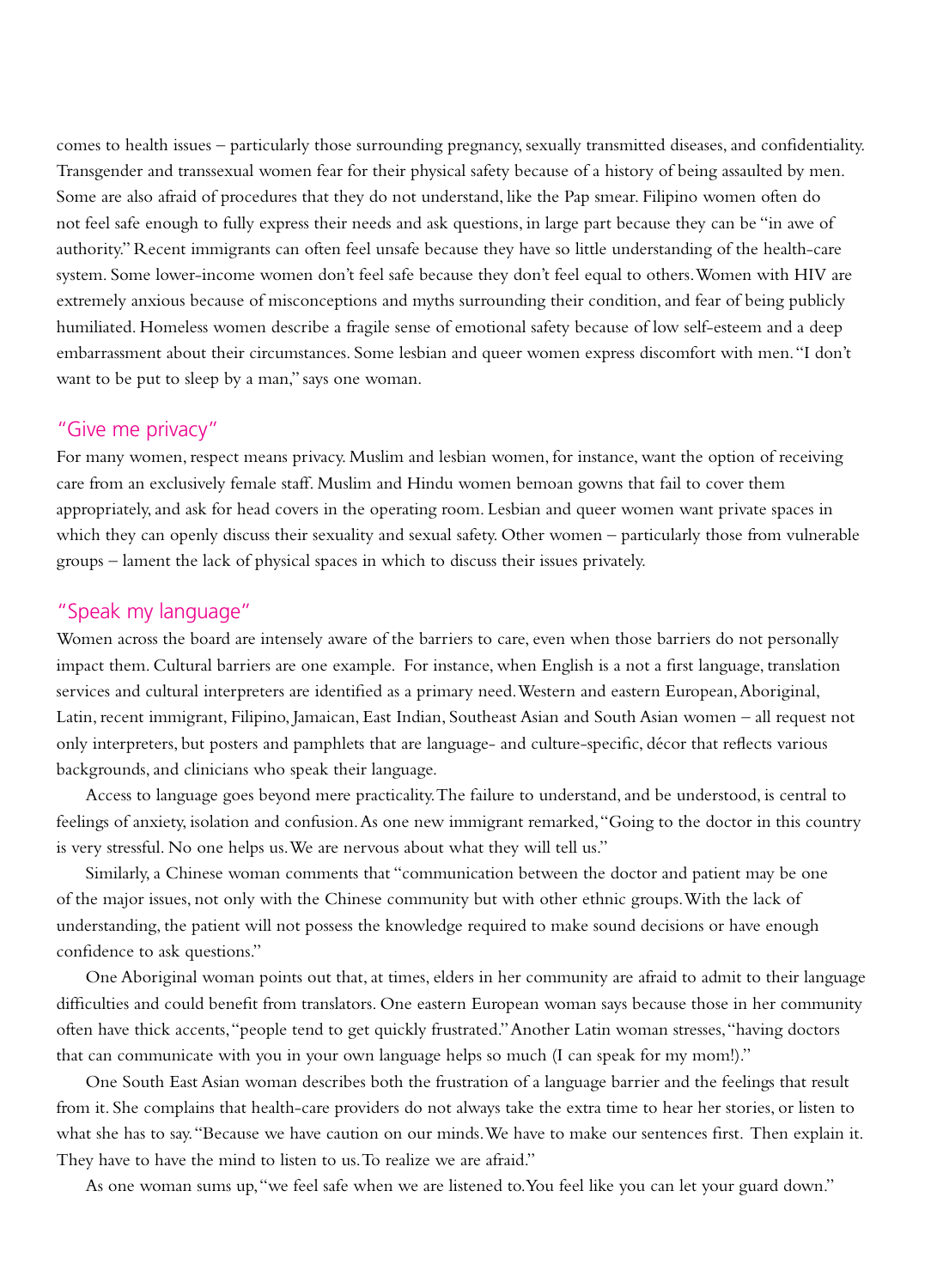#### "Understand where I come from"

 Here's the good news: 60 per cent of women say that health-care facilities and hospitals are indeed knowledgeable about cultural sensitivities and have put practices into place to help address these sensitivities.

Yet for many, this isn't happening enough. Women 65 and over report ageist attitudes characterized by inappropriate comments. As one woman says, "I feel that women 65 and older are being swept under the carpet as people that have lived long enough and should expect these types of illnesses at this age. In other words, put out to pasture!"

How well staff understand cultural and economic diversity – in terms of realities, customs and practices – is a major priority for women. One black woman, for instance, says she wants health-care providers to understand racial issues and poverty. Some Chinese women want staff to know important Chinese holidays. And many transgender and transsexual women want their health-care providers to understand that their identification might not reflect their gender. As one lower-income woman says, in an ideal hospital "all the staff would be fully educated about women's concerns including same-sex relationships, poverty, and single parenting."

#### "Know my diseases"

Women from diverse groups want health professionals who understand diseases and conditions that are unique to or disproportionately individual cultures and groups – and are able to diagnose, treat and educate women about them. Aboriginal women, for instance, want clinicians to understand diabetes, alcoholism, and depression. Jamaican women want preventive

"Queer friendly doesn't just mean a rainbow sticker."

approaches to sickle cell anemia. Women with HIV want physicians who understand neuropathy and specific drug interactions and their side-effects. Transgender communities (both male to female and female to male) want care providers to have expertise in hepatitis C and hormone therapies.

#### "Let me belong"

For many women, belonging means being reflected in the health-care system. For a great number of women from racially and culturally diverse communities, food, décor, reading materials and staffing models are indicative of how well women are represented in the system. As one black woman says, her ideal hospital would be a place where "members of staff are black so they can relate to my concerns." Similarly, Aboriginal women agree that representation in staffing models is very important to their community.

Lesbian and queer women want a hospital that does not assume heterosexuality. One woman says she gets "sick and tired of having to come out everywhere I go and having to worry about how I might be treated by doctors." Some want health professionals to use language like "spouse and partner rather than husband." And still others want diverse staff that reflects their community. Mostly, women want acceptance that runs deep and to the core of culture and operations. "Queer friendly," says one woman, "doesn't just mean a rainbow sticker." It means same-sex partners treated the same way as family members. It means privacy to openly discuss sexuality. It means staff at every level is educated about how to best communicate with women from this community.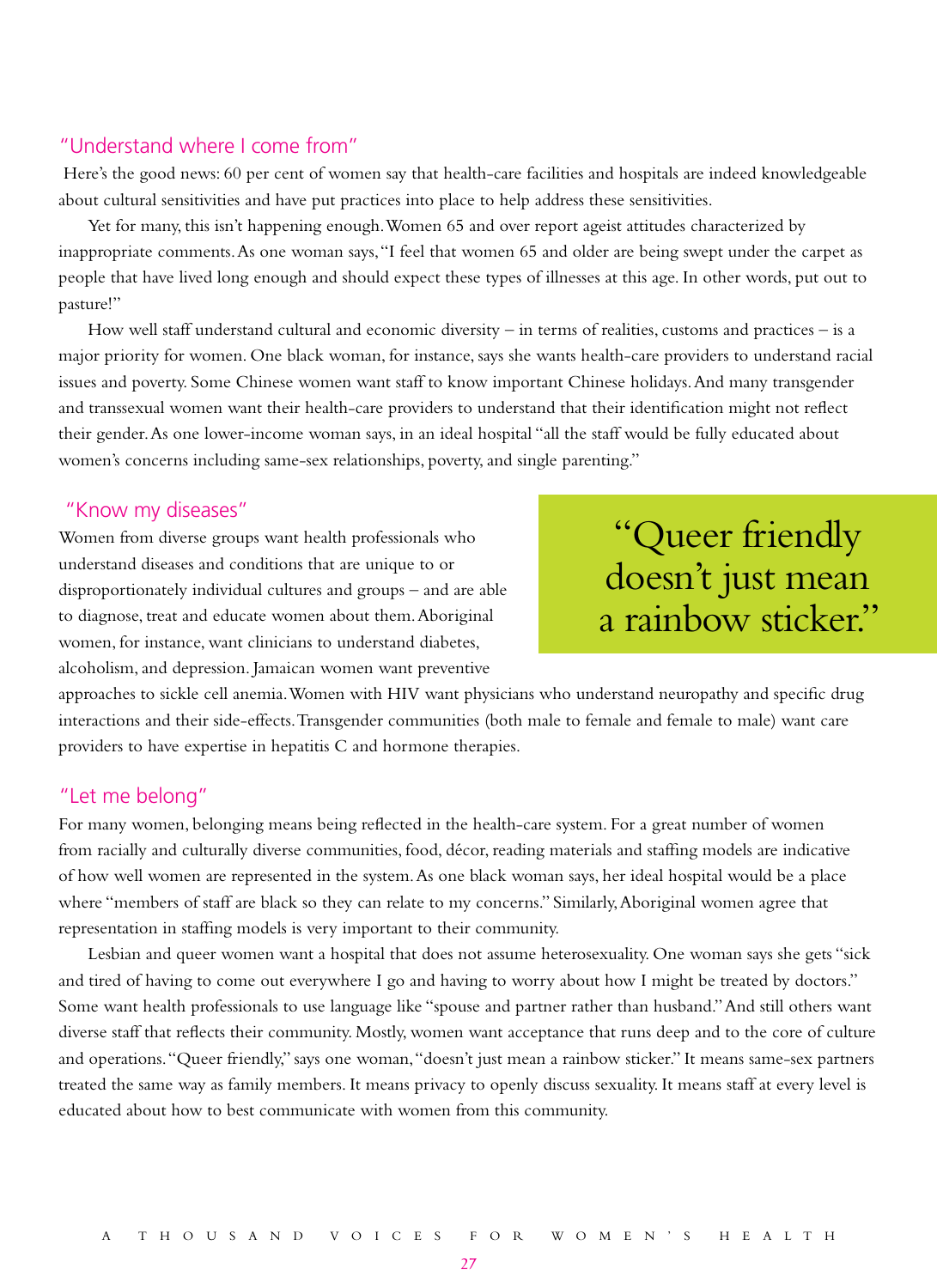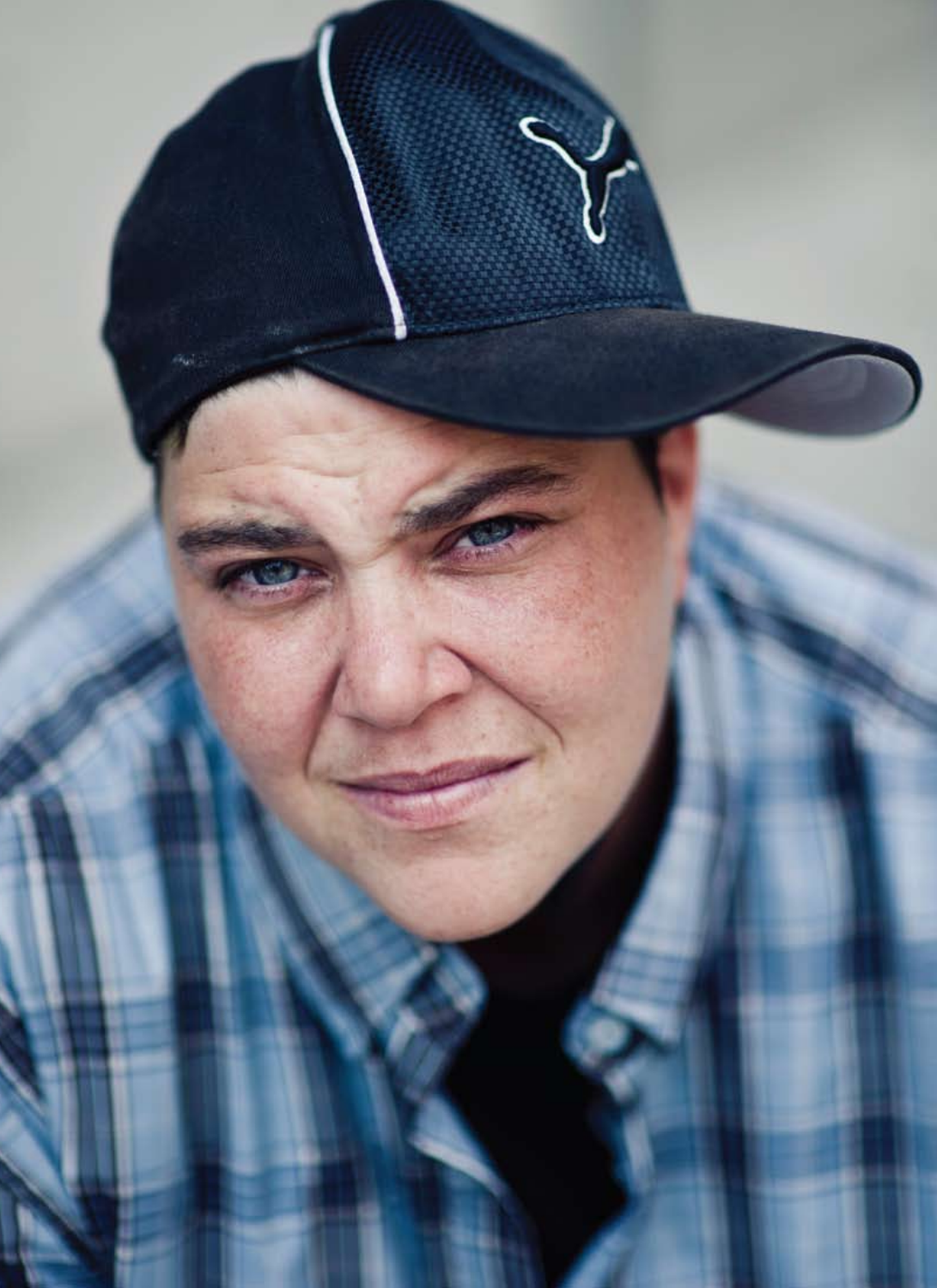#### "I feel like a number, not a person"

Almost 65 per cent of women say they often feel like a number rather than an individual, and nearly 70 per cent believe there is more of a focus on moving them through the system as quickly as possible – instead of really hearing what they have to say.

As one black woman put it, "They don't see the whole person. I am just a walking symptom." A Canadian-born woman claims she feels "treated like a piece of meat with no feelings and just a dumb obese woman." Still another woman complained of "assembly line service. I did not get the feeling the physician sincerely cared. I was being rushed through." And one disabled woman complained that "doctors and nurses are very abrupt and in a hurry and don't take the time to explain your symptoms and problems and the treatment thoroughly."

In fact, a good number of women with disabilities feel that, except for their physical limitations, they go unseen. As one woman says, "We're not asking for much: eye contact, hi, how are you? That's what we need the most." Many women with disabilities feel they are often not consulted or spoken to directly. Still others say that their sense of self is often diminished. "Treat me like I have a brain," remarks one woman, "and don't talk about me as if I wasn't there."

Women aged 35-44 are far more likely to feel they are treated as a number (almost 77 per cent), as are women with children. Both groups are significantly more likely to say that their individual needs go unheard, and to feel that hospitals and health-care facilities are not successful in recognizing life stresses such as caregiving responsibilities and concurrent illnesses.

Interestingly, less than 50 per cent of women aged 65 and over say they feel treated like a number. At the same time, many say they feel dismissed or patronized because of their age. Women in this group want to be treated as valued and complete individuals – not "as elderly or decrepit," as one woman says. As such, they want knowledge so they can make appropriate treatment decisions. They want to "forbid phrases such as 'at your age you can expect…'" and they want their concerns acknowledged – not ignored as age-related inevitabilities. They also want physical supports to help with mobility so that they can be as independent as possible.

#### B Y T H E N U M B E R S : WOMEN WANT **DIGNITY** AND RESPECT

96% want care that comes without judgment, categorization, or preconceptions.

 $97\%$  feel it is important that hospitals or health-care facilities recognize their individual needs.

36% often feel disrespected by the people providing their care.

Close to  $80\%$  feel taken care of by health-care providers.

 $65\%$  believe that hospitals and health-care facilities offer collaborative communication to patients and families.

80% want a hospital that is knowledgeable about the needs of women from diverse cultures, and puts practices in place to address those needs.

 $60\%$  say that health-care facilities and hospitals are knowledgeable about cultural sensitivities and have put practices into place to help address these sensitivities.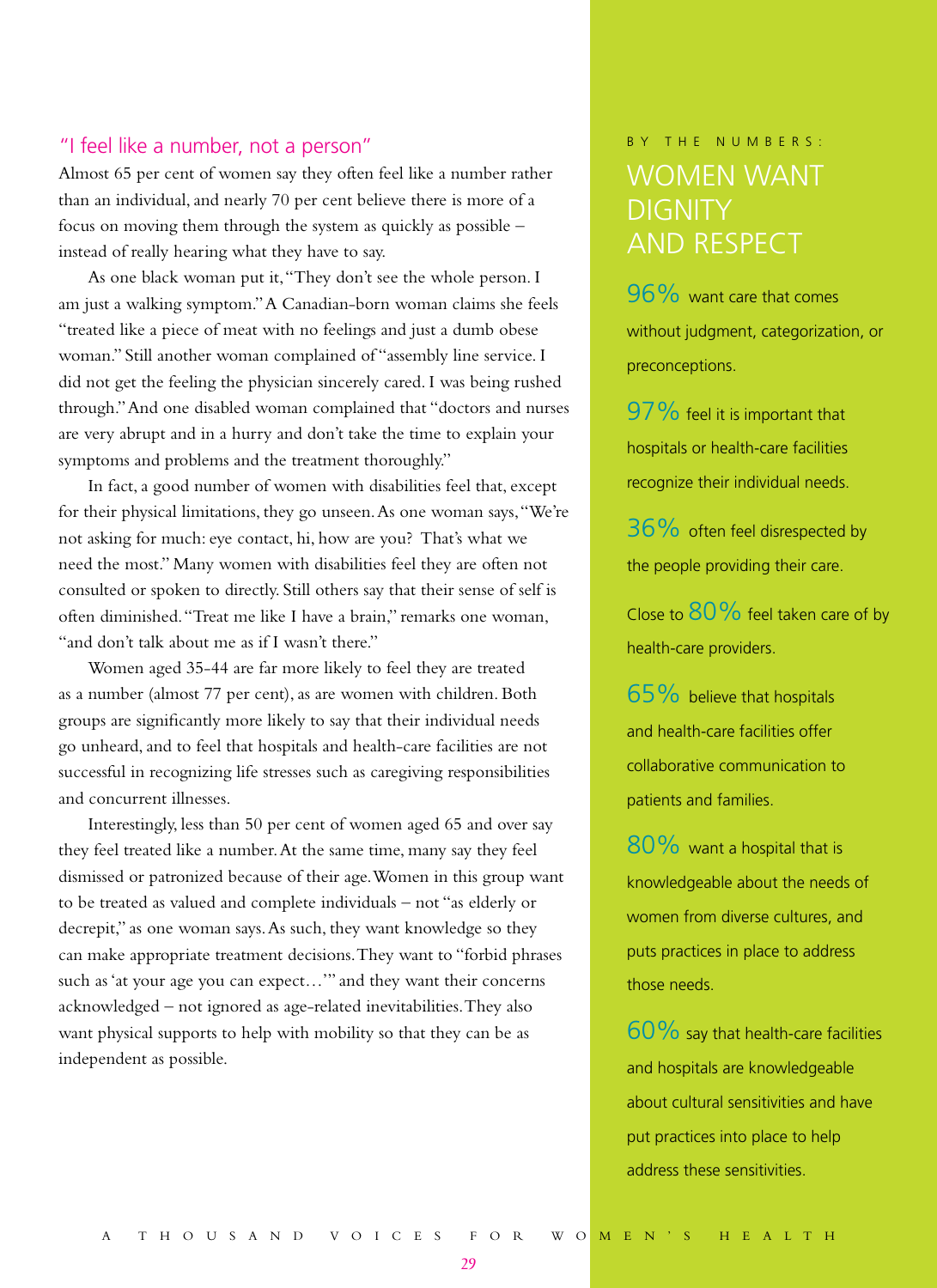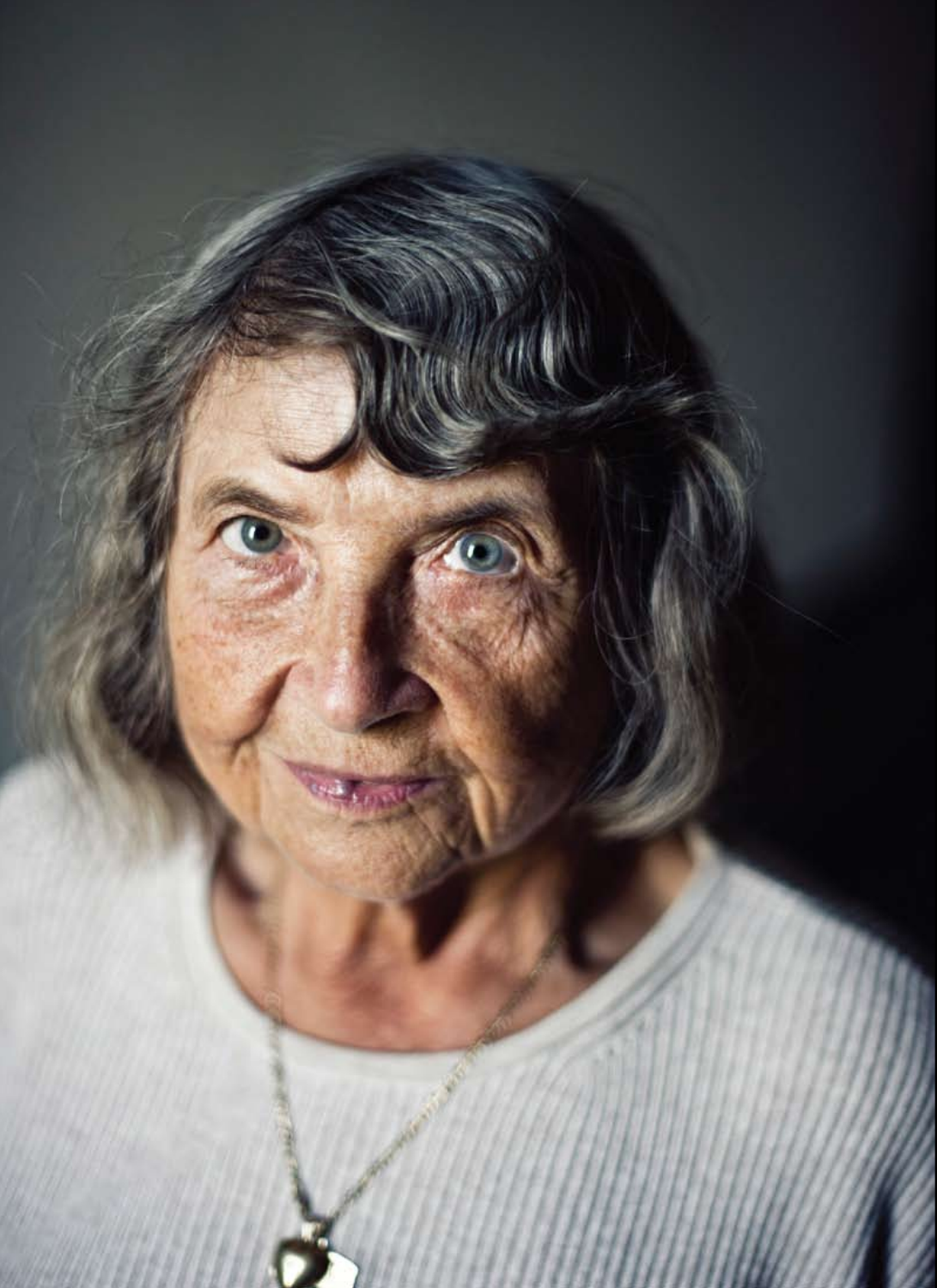# "I don't want to be dismissed because I'm too old to matter."

A T H O U S A N D V O I C E S F O R W O M E N ' S H E A L T H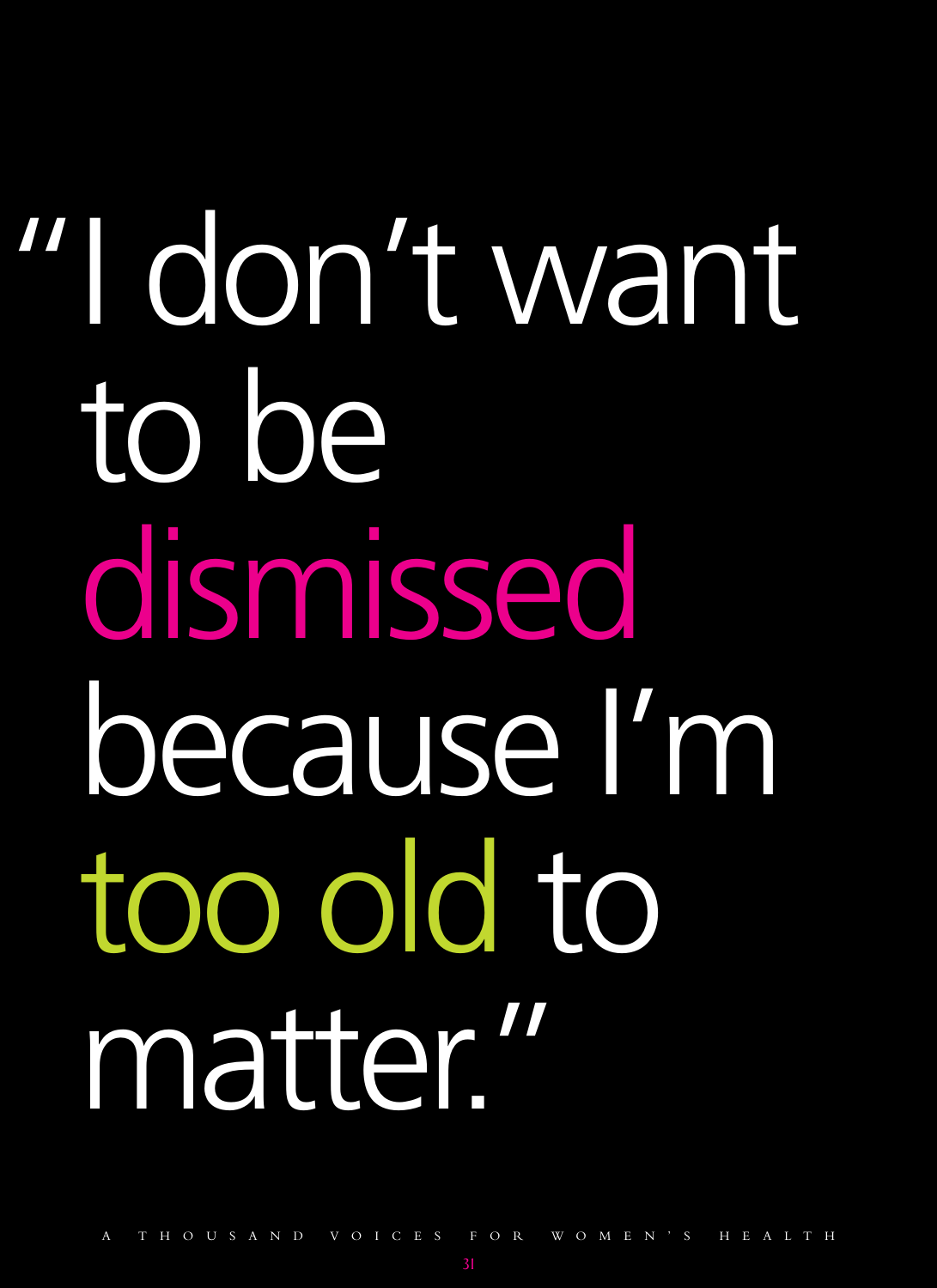## Women want a health-care facility that is an expert in women's health.

It's unequivocal: More than 8 out of 10 women want a hospital that specializes in women's health – and that understands how women want to receive and experience their care (nearly 82 per cent of women with chronic illness believe a facility of this kind is very important). What exactly does that mean to women? Here's what they had to say:

#### It's all about the care:

According to most women, superior knowledge in women's health means better prevention and treatment and better standards of care – and it equips staff to ask the right questions that lead to the right diagnoses. As one woman puts it, a facility that specializes in women's health means "there is likely a better understanding of what I'm going through and a staff that sees it more often and can offer relevant advice."

#### It's life-long:

Many women indicate the need for a hospital that can support them through the many stages of their lives. As one woman remarked, a hospital must accommodate women in various phases and circumstances of their lives – "single or married, in childbirth, taking care of a parent and child, work stress, sex and peri-menopause." Others agree. Those who are nearing menopause, for instance, want guidance and understanding as they deal with what can often be a very difficult time in a woman's life. "Once past the fertile period," says one woman, "help us understand the changes our bodies are going through as we age."

"Help me understand where all the resources are so I don't always end up in emerg."

#### It's about a "one-stop shop":

A full 90 per cent of women say they want a hospital that acts as a hub of women's health and that includes testing, diagnosis, treatment, followup and support. For most, a one-stop shop ensures more comprehensive health care because everyone talks to one another – and that saves time for the patient, money for the system, and missed days of work. As one woman puts it, "We need a healthcare team that comes from a variety of disciplines in

one clinic that can work collectively to resolve a woman's health issues." One older woman says that she misses having "someone with experience with joints and bones, a cardiac specialist, a lung specialist, a dietitian and exercise instructor…" – all under one roof.

Moreover, women see a women's facility as a "safe haven where they can express the full extent of their needs." One woman underscores the point. "I've struggled with fertility problems and have been bounced around from one office to another, seeing a variety of doctors, none of whom looks at me as a whole person. A health-care facility specifically designed for women provides a much-needed model of comprehensive care."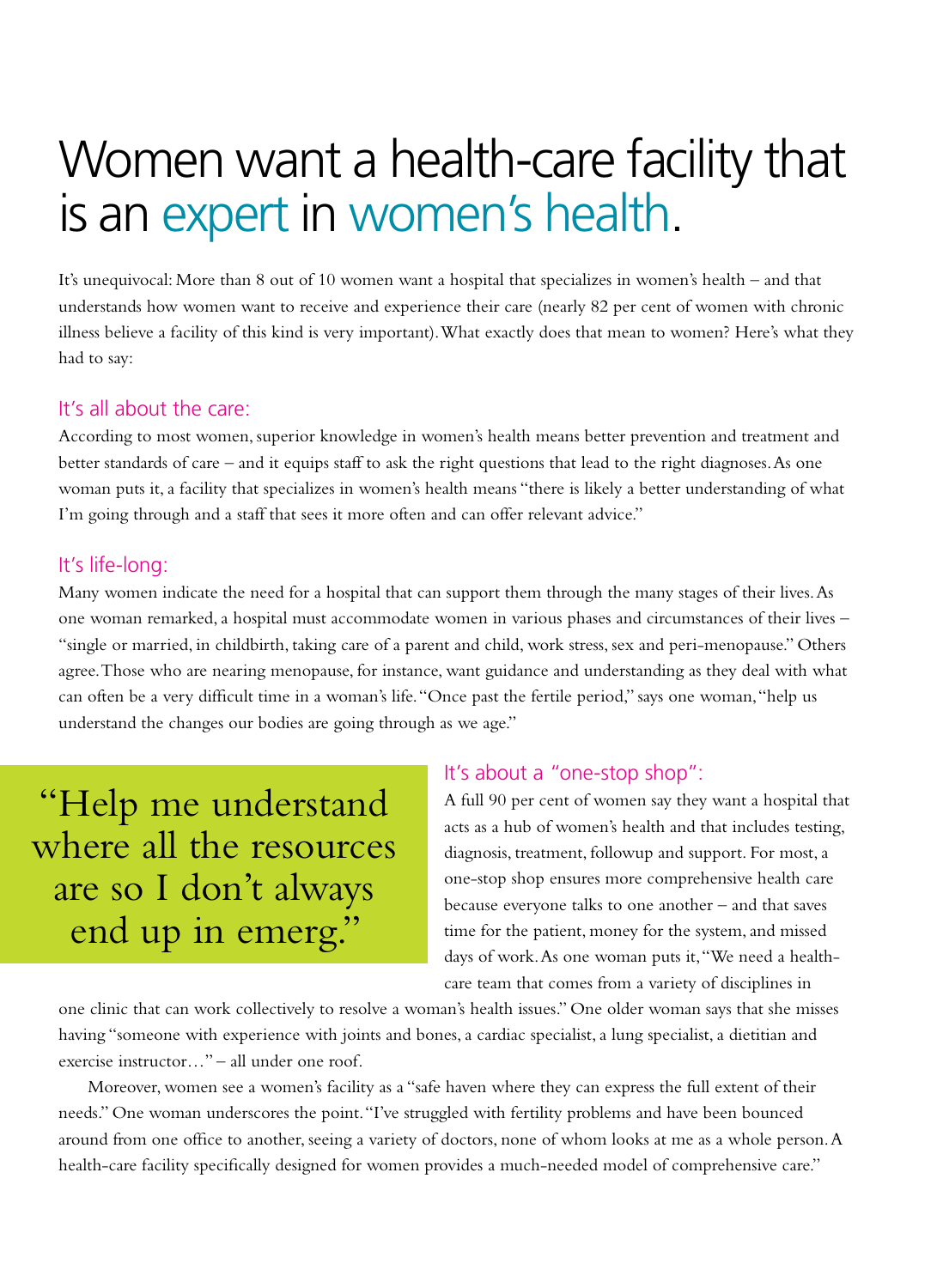#### It's cutting-edge technology and women-centred research:

Access to the full range of women's health services isn't enough on its own, say the majority of women. They also want leadingedge technology and research that ensure best practice and that generate confidence. Eighty-seven per cent of women, in fact, believe that women's medical issues must be in the foreground of the institution's research. Yet only 56 per cent feel health-care facilities are doing a good job at it.

#### It's convenient:

Women want satellite clinics operated by the hospital in communities. They want access to community support for recovery. "Help me understand where all the resources are so I don't always end up in emerg," says one woman. And women want followup once the patient leaves the hospital.

#### BY THE NUMBERS: women want a women-focused health-care **FACILITY**

83% want a hospital that specializes in women's health – and that understands how women want to receive and experience their care.

82% of women with chronic illness believe a facility of this kind is very important.

90% want a hospital that acts as a hub of women's health and that includes testing, diagnosis, treatment, followup and support.

87% believe that women's medical issues must be in the foreground of the institution's research. Only 56% feel health-care facilities are doing a good job at it.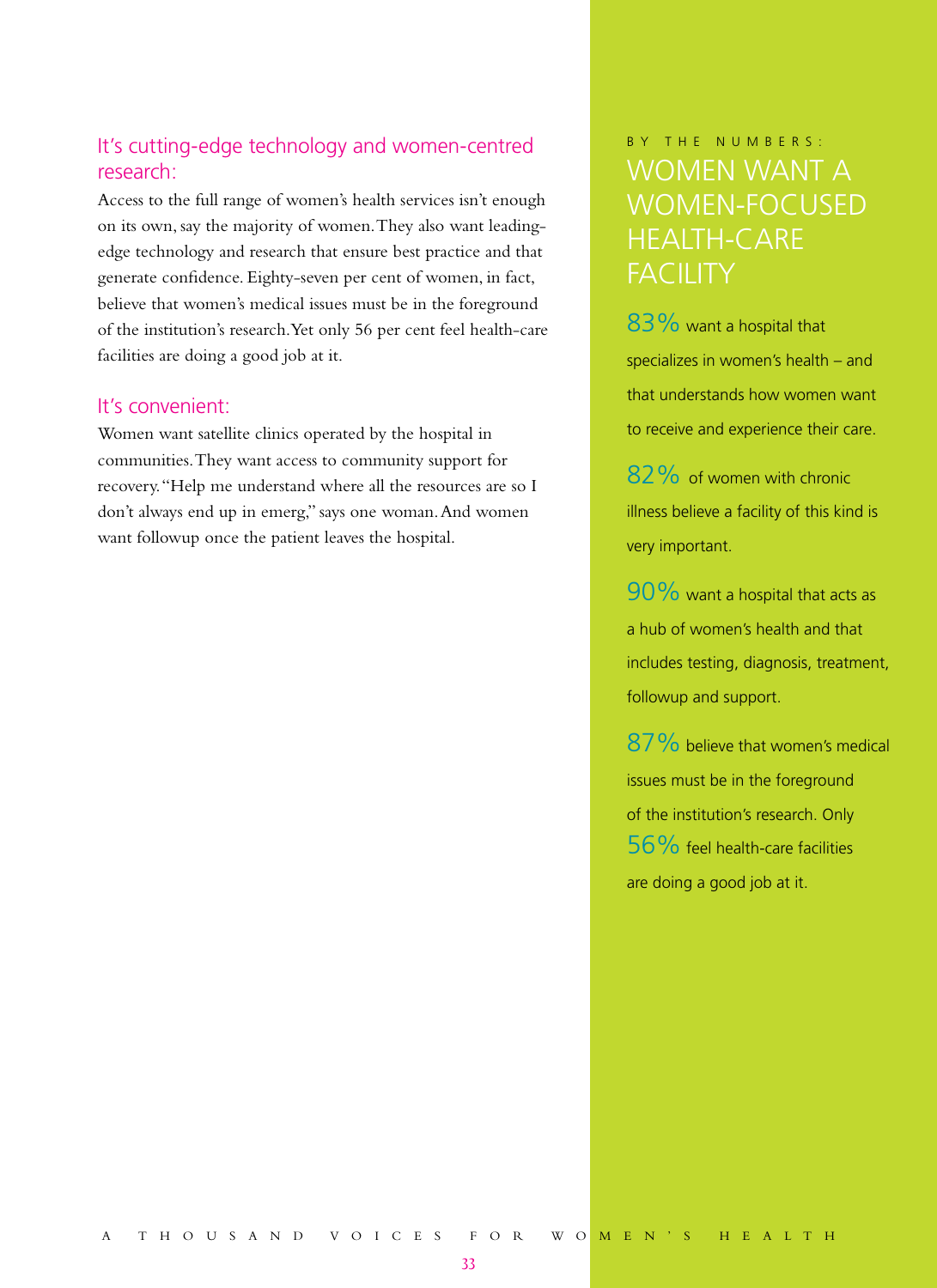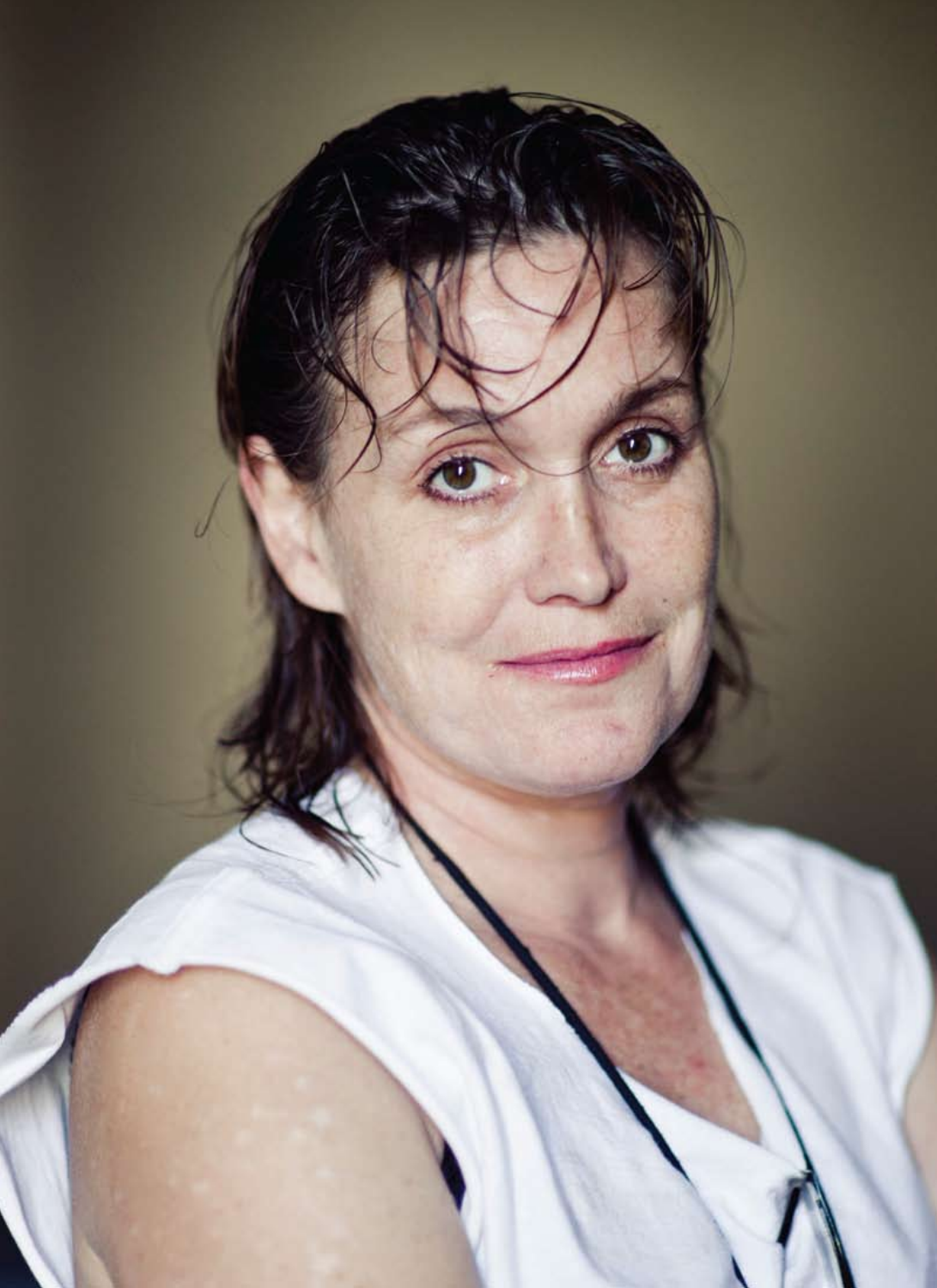"Respecting my Aboriginal culture makes a world of difference when it comes to my health care."

A T H O U S A N D V O I C E S F O R W O M E N ' S H E A L T H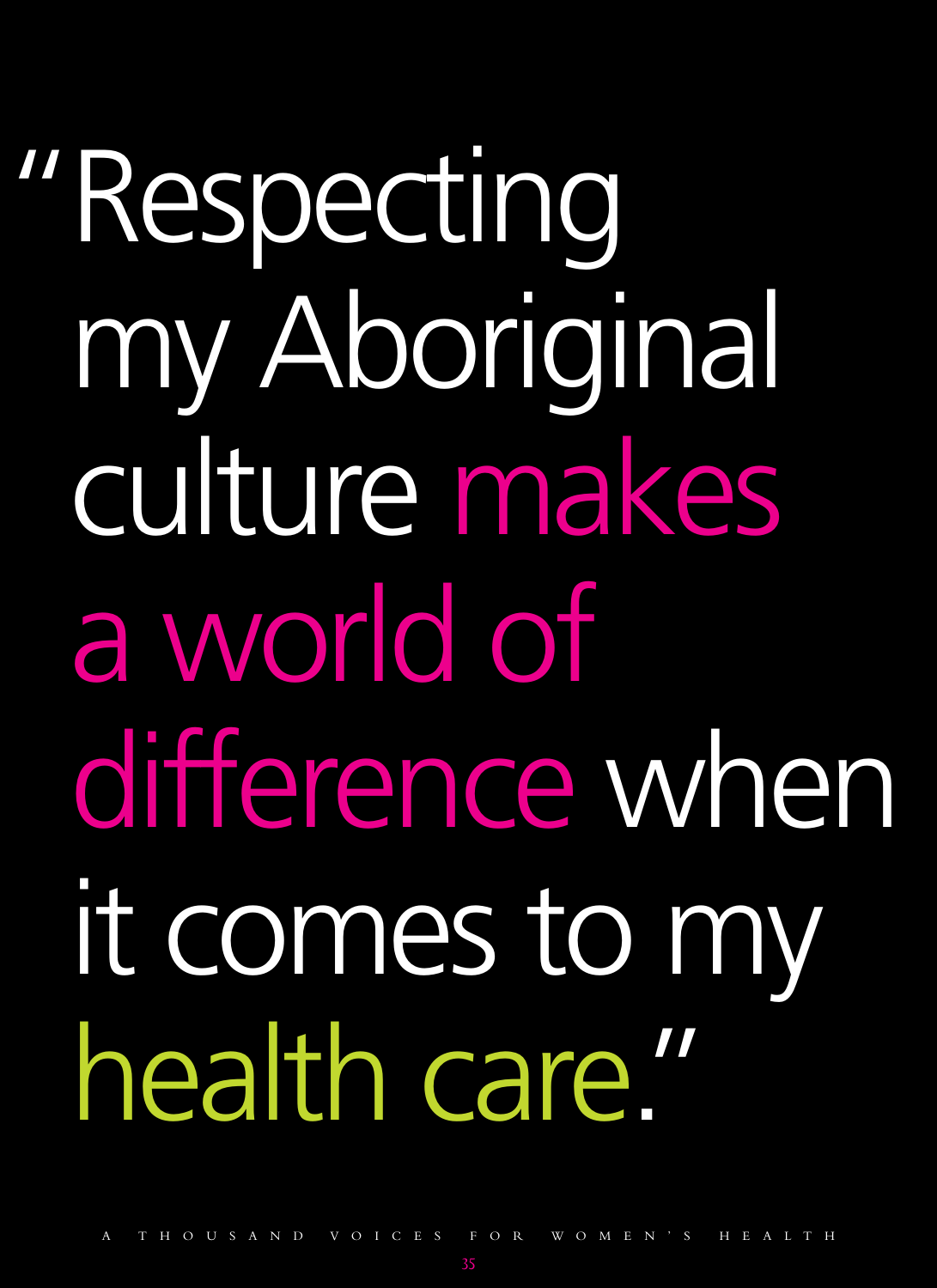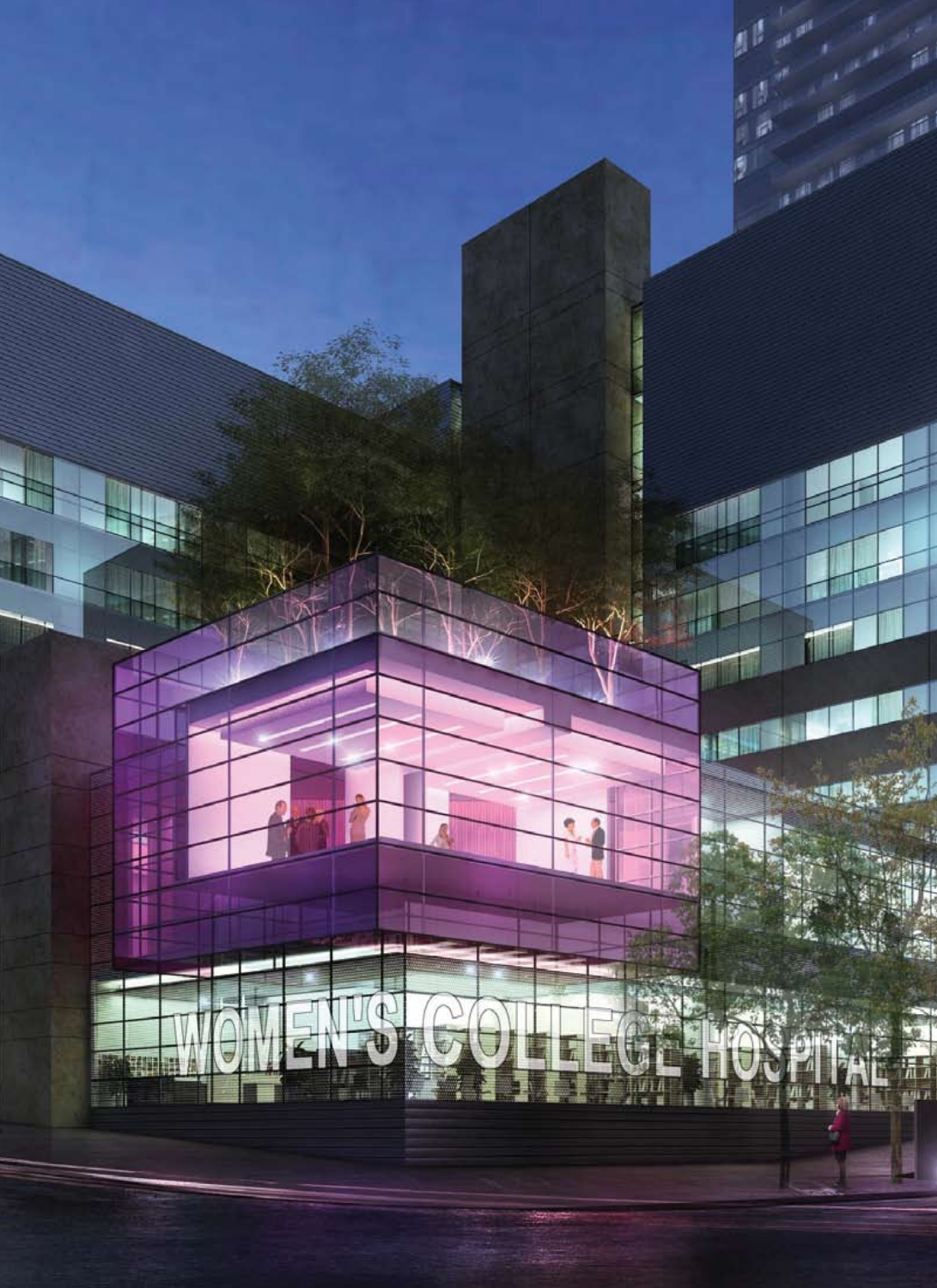# How we're responding

at Women's College Hospital.

The breadth and depth of information, insight and ideas shared by these remarkable 1000 women are helping us create a hospital that is even more responsive to women's needs, circumstances and realities than we have always been.

The findings have been invaluable in telling us what we are doing right. They have been equally essential for identifying gaps that need to be addressed. This section provides a very brief overview of just some of our thinking when it comes to building the hospital of the future.

For Ontario's only ambulatory hospital dedicated to women's health, this is just the beginning.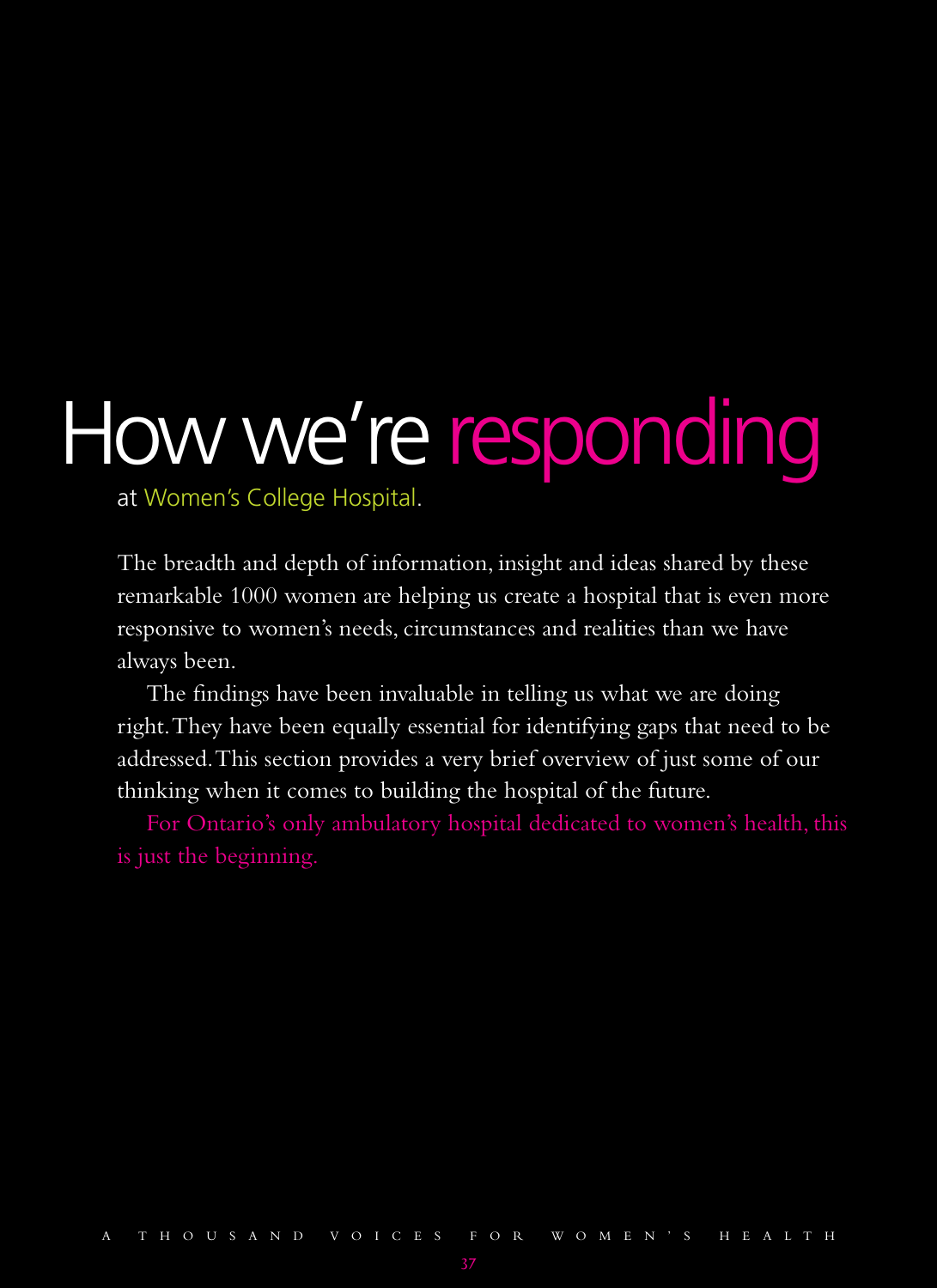#### Create a hospital that keeps women out of hospital

There is a new health reality out there.

Women's health today goes far beyond reproduction. Now, women are living longer than ever before, but many are doing so with a complex array of diseases and conditions – like cancers, diabetes, heart disease, arthritis and mental health issues – that need ongoing support and care, not in-patient hospitalization.

That means women need prevention, education and disease management strategies and tools that they can use to manage their own health – at home, while they're living their everyday lives. Programs like the Women's Cardiovascular Health Initiative do exactly that. As Canada's only cardiac prevention and rehabilitation program designed exclusively for women, it helps women at risk of heart disease and teaches those who already have it how to manage this chronic disease.

Then there is the After Cancer Treatment Transitional (ACTT) Care Clinic, Canada's first program of its kind developed by Women's College Hospital and Princess Margaret Hospital. It treats the unique health-care needs of cancer survivors – physical, psychological and social – to keep them out of hospital.

Programs like these empower women to take an active and leading role in their own health. They enable women to remain at home, where most say they want to be. And they promote linkages with community-based programs, where women can access care and other health resources.

There are opportunities for so many more programs of this kind. For instance, Women's College is now looking to address the pre- and postnatal care needs of specialized populations, such as Aboriginal women. Our surgery department is working to reduce length of stay for breast reconstruction patients by instituting new guidelines and procedures in hospital care and preparation. We are developing a new and fully integrated approach to sport care with a major focus on women. And, our chief of medicine Dr. Gillian Hawker, is heading a task force to develop the ambulatory care capacity needed for new models of care and education for the department of medicine, University of Toronto.

Women want a hospital that is focused on wellness, not illness.

#### Build a state-of-the-art facility based on what women expect from a hospital

The message came loud and clear. Women want a hospital that inspires health, healing and community. That is focused on wellness, not illness. That represents all women, and all of their distinct needs.

We are delivering. Our new, state-of-the-art facility will be more than a hospital. It will be a beacon for women's health.

In fact, our new 600,000-square-ft. building will be a hospital designed like no other. It will embody and express the very hallmarks of Women's College Hospital – leading-edge care and unparalleled caring built on the inextricable link between clinical care research and education.

In the lobby, volunteers at a hotel-like reception desk will welcome visitors immediately and check their names on discreet computer screens to ensure privacy. Light pouring through glass will create a space that is soothing and uplifting. Curved walls will promote calm and comfort. Different seating arrangements throughout the main floor will be varied to meet all sorts of needs. Individual chairs, well removed from the fray, will allow for contemplative time. Groupings of seats will enable families and friends to engage in private conversation. Kids' areas – with sizeappropriate tables and chairs – will be available on every floor. A café with diverse food options will contribute to the hive of activity that will pulsate throughout.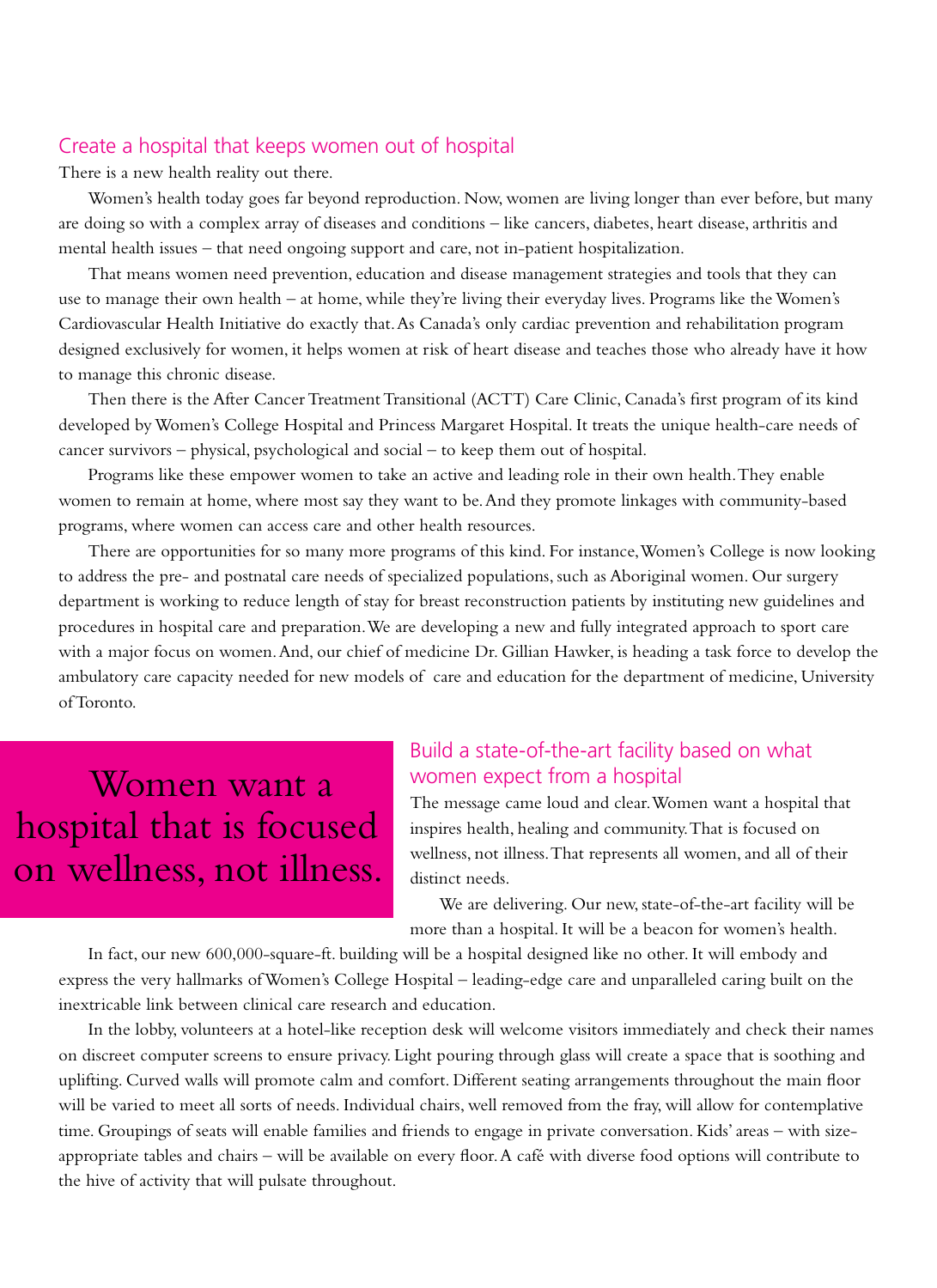Off the lobby will be a spiritual room with a labyrinth in its centre. Its walls will be imprinted with massive images of textured leaves, just a small way of bringing nature in. Spaces throughout the lobby will be available for public art, events, storytelling and cultural displays. A massive wall, one of the major focal points, will incorporate images of diversity.

Our scientists ask questions that are unique to women's lives.

neighbourhoods" where patients can see all the health professionals they need – doctors, nurses, dietitians, therapists

Each of the floors will be arranged in "clinical

and others – in one place at one time. Specialized clinics, centres and surgical suites will combine clinical care, research and education to ensure that patients are well-supported to manage their own health. Equipment monitors and private exam rooms will be as easily viewed by patients as by physicians so that patients can play an integral role in their own health. A supervised and enclosed child care space will be available in the Women's Mental Health Program, so that patients can get the care they need without worrying unnecessarily.

Accessibility is a major priority at Women's College. So our exam rooms will have ample room for interpreters and cultural translators. Barrier-free washrooms and change rooms will be easily accessible. Handrails will be evident throughout. Exam tables will be adjustable for patients in wheelchairs. Light switches will be within reach of everyone.

Privacy is no less important. Nature-inspired barriers between desks will allow for private conversations between patient and staff. Self check-in kiosks will enable patients to register for appointments without being overheard. A privacy/patient relations officer will be situated next door to the spiritual room, readily available to discuss patient concerns.

Safety is also an imperative. Well-disguised cameras will be placed throughout the hospital to ensure patient protection. There will be no isolated spaces and there will be clear sightlines for staff. There will be visual supervision of elevators and entrances. And importantly, destinations will be easily and quickly reachable with clearly marked signage, and staff and volunteers who will help people get where they need to go.

Our new hospital will be a wonderful combination of whimsy and functionality, of warmth and best practice, of vitality and cutting-edge care. Perhaps exemplifying this best will be a unique architectural construction at the centre of the facility – a pink glass cube that will be home to community and professional gatherings. This structure will provide a sense of openness and transparency on the one hand, and strength and certainty on the other. Very much like the women it will serve.

Bright. Soothing. Bustling. Energizing. A hospital that makes people feel calm and cared for, confident and empowered.

Women's College Hospital – 2015.

#### When it comes to women's health, start by recognizing they're not men

Sounds obvious. But traditionally, most medical research has been conducted on men and findings extrapolated to women. Yet it's well-known today that symptoms, treatments, diagnoses and prevention strategies are simply not the same for women and men.

Eight-five per cent of women believe women's medical issues must be in the foreground of the institution's research. At the Women's College Research Institute, they are.

WCRI is one of the few research institutes worldwide – and the only one at a Canadian hospital – devoted to women's health. Our scientists ask questions that are unique to women's lives. Why do too few women with

A T H O U S A N D V O I C E S F O R W O M E N ' S H E A L T H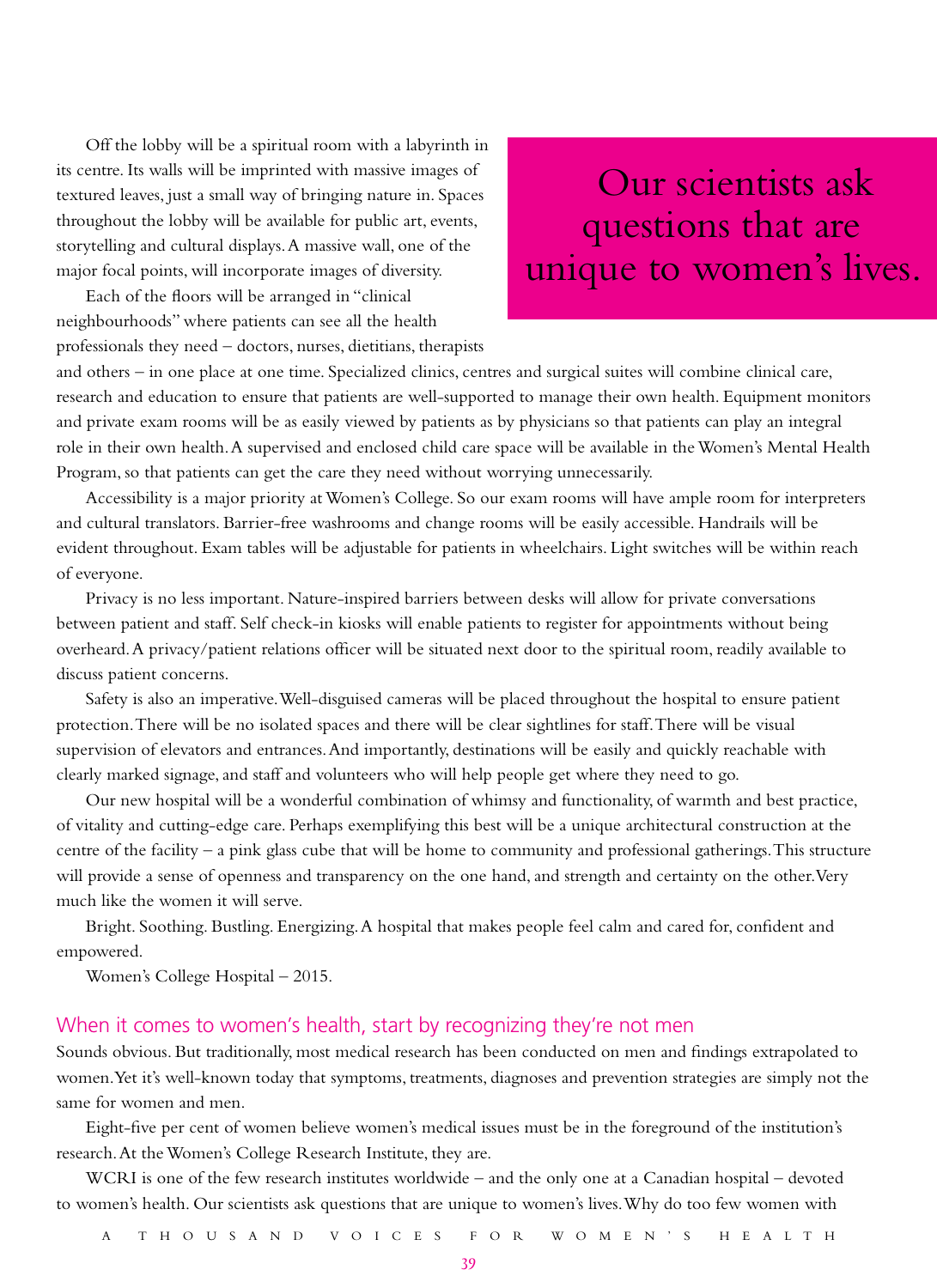diabetes breastfeed? Why aren't women having joint replacement surgery as often as men – even though they are three times more likely to need it? Why are lower-income women more apt to die from diabetes than their wealthier counterparts? How can older women manage multiple medications more safely? How can women with HIV who want to have families find the support and care they need? How do poverty, violence and discrimination affect women's health and access to care?

Our research is dedicated to understanding women's unique health needs at every stage of their lives and to exploring their complex health needs in the context of their lives.

Yet it's not enough. We need to know more. More about why conditions – like depression or multiple sclerosis – affect women more frequently than men. More about how conditions – like arthritis or heart disease – affect women differently than men. More about how those conditions impact women at all stages of their lives.

#### Create cutting-edge programs that respond to women's needs

Women made clear to us what they want most. Programs that are "one-stop." Programs that put women at the centre of their own health. Programs that treat women throughout their lives. Programs that are convenient and accessible. Programs that, at their core, address the mind as well as body. And above all, programs that are based on leading-edge technology and best practice.

Canada's first-ever Multidisciplinary Osteoporosis Program is a case in point. It's a one-stop approach to care for women who want to slow down the progress of the disease, and for those who want to reduce their chances of developing it. It takes into account the priorities, needs and choices of each patient and offers them access to a full team of specially trained professionals all at the same time. Physicians, pharmacists, physical therapists, occupational therapists, dietitians and clinical nurse specialists, along with the patient, collaboratively develop a personalized program. In other words, the program exemplifies an interprofessional model of care that puts the patient at the centre, respects her treatment decisions, and provides choice. Our renowned Bay Centre for Birth Control also has one-stop care, and invites all women with or without health cards.

Then there is our diabetes program. It's the only one in Canada that prevents and treats diabetes at every stage of a woman's life. That might mean specialized treatment for pregnant women with Type 1 diabetes. Or education for women with gestational diabetes, because the statistics tell the story: almost 20 per cent of women who get diabetes while they're pregnant will go on to develop Type 2 diabetes. And we have a Mid-Life Program that helps women with Type 2 diabetes manage the disease as their bodies change. Now we're developing a diabetes prevention program for women with polycystic ovarian syndrome.

We're also increasingly focusing on convenience. In order to address our Trauma Therapy Program wait list, for instance, we established an orientation meeting for new referrals. An interdisciplinary therapist team delivers a psychoeducational presentation about trauma therapy and helps clients determine their readiness for the program based on past therapy experiences, support and stability. Information about community resources is also provided so that clients can reach out to other support systems while on the wait list. This initiative is proving essential for helping women determine if Trauma Therapy is right for them, and in preventing time wasted if it isn't.

Understanding the psychological aspect of medical conditions is another priority. That's why a team of psychiatrists and social workers treat women living in the community – women who have diabetes, HIV, endocrinological disorders, chronic pain conditions and chronic illnesses. Now we're looking at web-based support groups to address the mental health needs of these women.

While programs like these have proven integral to helping women live healthier and more independent lives, they are no by means available enough. Our next step must be to disseminate findings across the province so all women can benefit.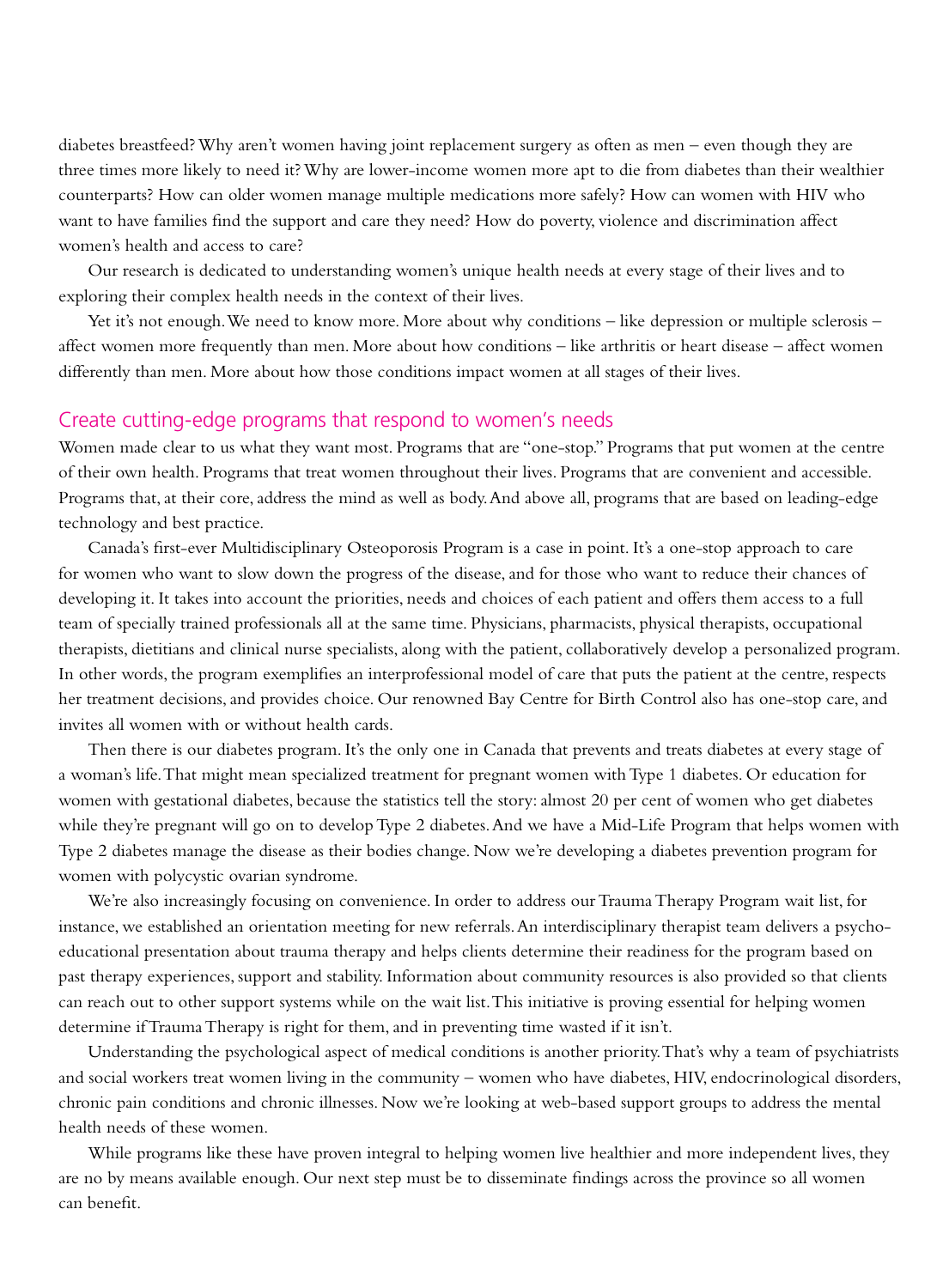And, teaching the next generation of health-care providers is no less essential. So we are establishing, in partnership with the University of Toronto, Canada's first Centre for Ambulatory Care Education. While most health care happens in ambulatory settings, students are now primarily trained in in-patient hospitals. No longer. Providers will now learn how to deliver care in new ways – where and how patients need it most.

#### Deliver an entirely new model of care

The numbers bear it out. Almost 80 per cent of Ontarians over age 45 have at least one chronic illness. Nearly threequarters of women over the age of 60 have at least one chronic condition, and nearly half are reporting two or more. And younger women are not exempt. Arthritis and rheumatism, cancers and asthma, depression and migraine, diabetes and addictions are increasingly affecting them – in major numbers.

This ambulatory model of care is working and it's giving women what they want.

Chronic conditions are increasing at unprecedented rates. What's more, women are far more likely to have chronic conditions and more likely to have multiple conditions than men.

No doubt traditional hospital care is still needed. But it is clearly not the best way to address many of the challenges associated with a changing health-care reality in a sustainable way. Because the fact is most care happens in the community.

Since 2006, Women's College has been delivering an entirely new model of care, one aimed at preventing and managing diseases so that patients can live healthier and more independent lives – without in-patient hospitalization.

This ambulatory model of care is working and it's giving women what they want from their health-care services: convenient treatment at home, in their communities, and in the context of their lives. So we provide ongoing phone consultations for our patients. And our Telehealth video conferencing program provides medical consultation to patients outside of Toronto who need our Multidisciplinary Osteoporosis Program.

We also work in partnership with community organizations to deliver services. For example at Women's Health in Women's Hands (WHIWH), we place a senior resident in psychiatry (under the supervision of our own staff psychiatrist) at the organization to provide direct patient care, case consultation, and education to centre staff. As a result, WHIWH mental health expenditures have decreased dramatically and the need to send patients to psychiatric emergency services has been virtually eliminated.

Ambulatory care reaches into our communities and focuses on prevention, healthy living and survivorship – as much as it does on medical and surgical intervention. It adapts to the needs of marginalized communities and those who don't have equal access to care. It integrates the breadth of health resources currently available – hospitals, community agencies, family health-care centres, home care providers and long-term care facilities. It is accessible and interactive.

Worldwide, models of ambulatory have a long way to go, and we're working on it every day. Our scientists are developing evidence-based research that pinpoints the qualities of successful ambulatory programs so that they can be implemented in other centres. They are also working closely with our clinical colleagues to generate ideas that focus on improvements to programs and service delivery.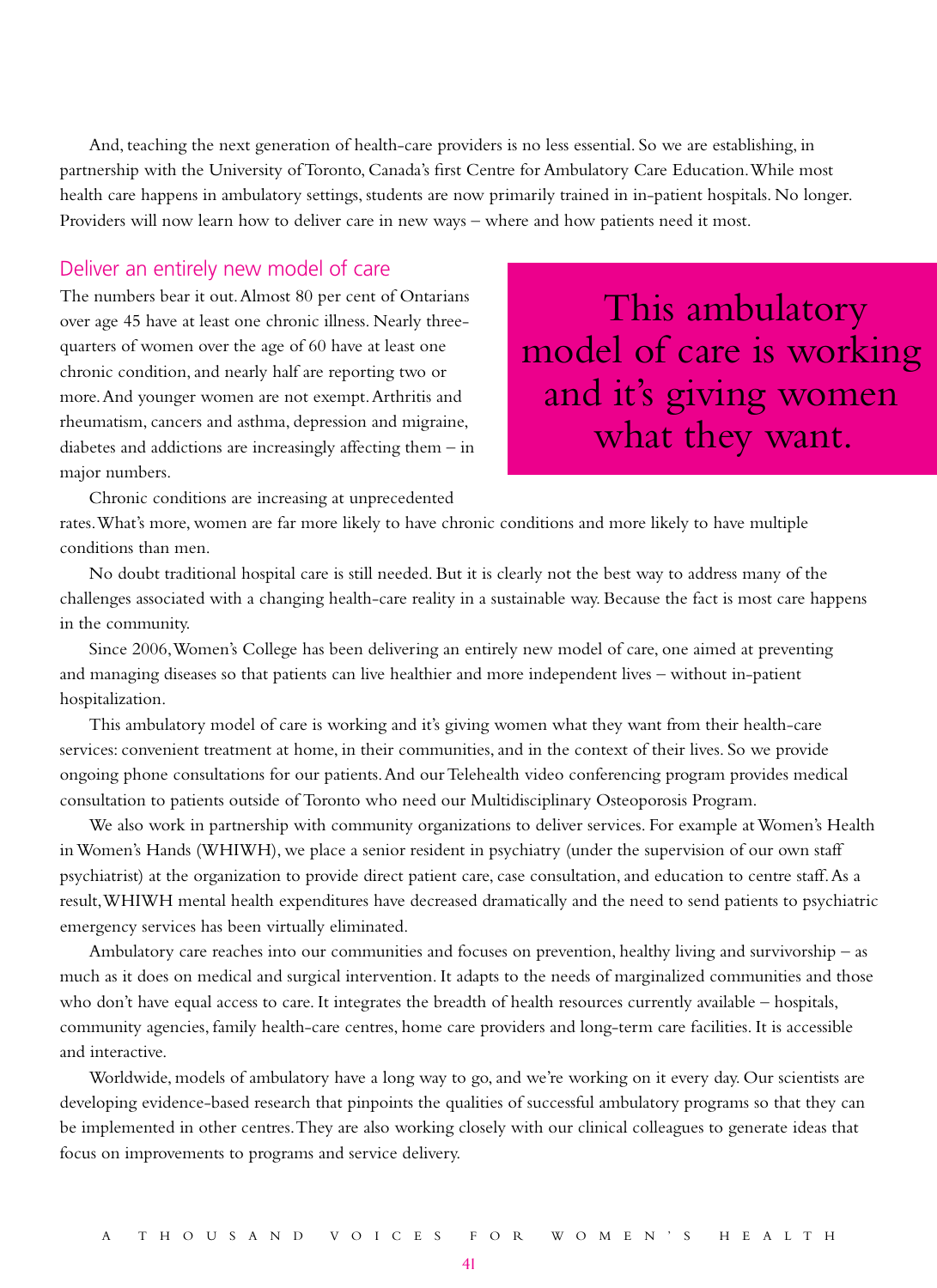#### Make inclusion, responsiveness and economic equity centrepieces of care

The findings are clear: all women want care that is responsive to and that respects individual identities, cultures and social circumstances and that is non-judgemental.

That comes down to forging a culture and climate of equity that is core to who we are.

Equity at Women's College Hospital is an abiding priority. So it's no wonder then that we recently won the Diversity in Governance Award from the Maytree Foundation and the Toronto City Summit Alliance.

Our Equity Vision guides everything we do. In order to meet the needs of lesbian and queer women, for instance, we have dedicated clinics at our Bay Centre for Birth Control to ensure privacy and confidentiality. And we've recently launched an awareness campaign in conjunction with the Queer Women's Health Initiative to create a shift in consciousness around the importance of annual Pap tests for women who have sex with women, and trans men with a cervix.

For those women who are uninsured and without identification (often due to homelessness), we're heading an initiative to establish standard protocols for ourselves that can influence all hospitals in the GTA so that uninsured and undocumented women can access the care they need. We've just developed the first-ever national HIV pregnancy planning guidelines so that women with HIV can have families safely. And we are home to the first hospital-based Sexual Assault and Domestic Violence Care Centre in Ontario. It offers services in over nine languages.

For women who are victims of domestic violence, we've created the first online program to educate emergency health-care providers – often the first point of intervention – about the signs of abuse. So they treat not just the physical wounds, but the emotional ones as well. We've adapted the program for family physicians so they can identify potential perpetrators of abuse based on key risk factors. We've recently created the RBC Learning Centre for Nursing. A key component of its curriculum is education about care that is sensitive to and knowledgeable about the beliefs, values and social issues facing our diverse patient population. And, we're now building a specialty clinic in ethno/cultural dermatology.

In research, world-renowned scientist Dr. Steven Narod looks to determine whether risk of inherited breast and ovarian cancers is more prevalent in certain sub-populations – and what can be done about it. He's giving hope to people around the world by establishing genetic testing centres in Poland, Pakistan, Philippines, Brazil and Cuba. He's also conducted the largest-ever study on Ashkenazi Jewish women to determine if their likelihood of inheriting breast and ovarian cancers is greater than the general population.

Annual patient satisfaction surveys tell us we're doing well. Nearly 95 per cent of patients rated our overall quality of care in the top categories. As importantly, 91 per cent of respondents said they were treated with dignity and respect. Over 80 per cent said the care they received paid great attention to individual family needs and situations. A full 95 per cent said their health care met personal, cultural and spiritual needs. Nearly all respondents agreed that health-care providers talked in lay language.

It's a good start. But there is so much more to be done. We need evidence-based data about what works and what doesn't when it comes to equitable practices. We need more staff education (in fact, based on the findings of *A Thousand Voices for Women's Health*, we are implementing education and awareness programs across the organization to ensure that our services and providers deliver culturally competent care). We need more educational materials in more languages, and we need them to meet both the language and cultural needs of diverse populations. We need human resource initiatives that ensure staff adequately reflect our patient composition. And we need to partner with more community-based organizations so that we can learn from their expertise and collaboratively care for women from diverse backgrounds.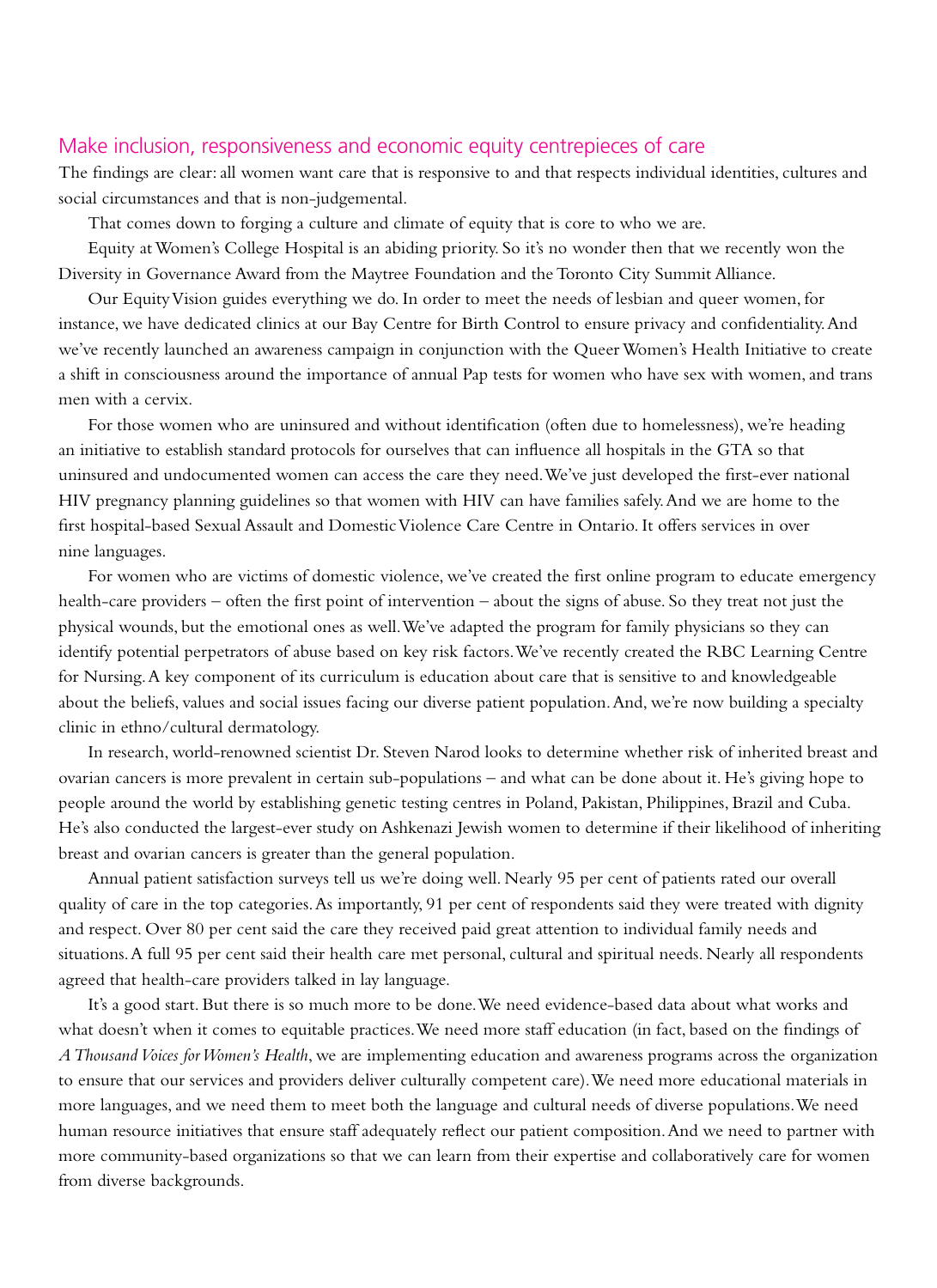### If you want to tell us what you expect when it comes to women's health care

visit www.womenshealthmatters.ca/1000women